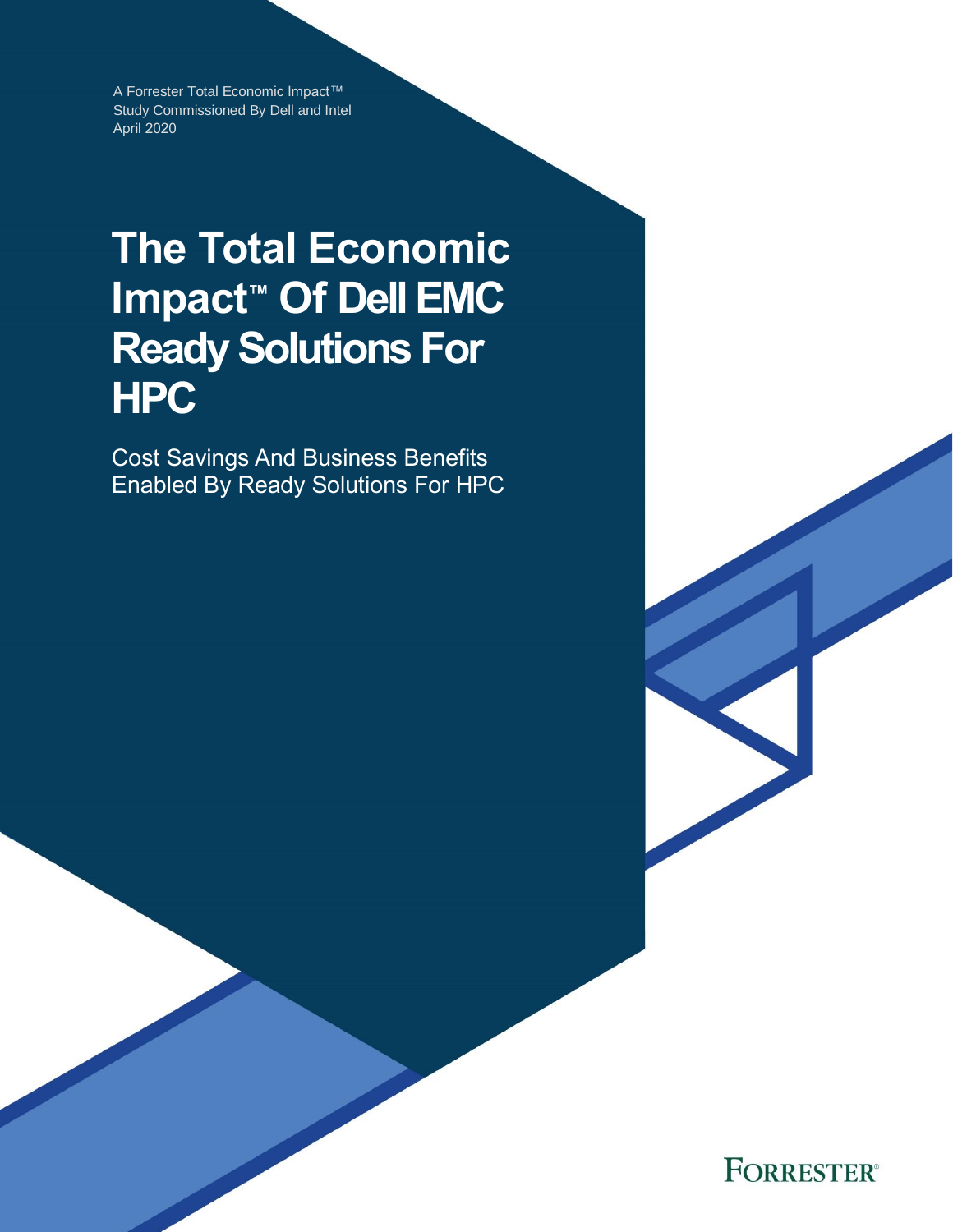# **Table Of Contents**

| <b>Executive Summary</b>                              | 1              |
|-------------------------------------------------------|----------------|
| <b>Key Findings</b>                                   | 1              |
| <b>TEI Framework And Methodology</b>                  | 3              |
| The Dell EMC Ready Solutions For HPC Customer Journey | 4              |
| Interviewed Organizations                             | 4              |
| <b>Key Challenges</b>                                 | 4              |
| <b>Solution Requirements</b>                          | 5              |
| <b>Key Results</b>                                    | 5              |
| Composite Organization                                | 6              |
| <b>Analysis Of Benefits</b>                           | $\overline{7}$ |
| Faster Time-To-Value                                  | 7              |
| <b>Increased Research Efficiency</b>                  | 9              |
| <b>Reduced Engineering Time</b>                       | 10             |
| <b>Operating Cost Savings</b>                         | 11             |
| <b>Unquantified Benefits</b>                          | 12             |
| <b>Analysis Of Costs</b>                              | 13             |
| <b>HPC Hardware And Maintenance</b>                   | 13             |
| <b>Financial Summary</b>                              | 14             |
| <b>Dell EMC Ready Solutions For HPC: Overview</b>     | 15             |
| <b>Appendix A: Total Economic Impact</b>              | 17             |
| <b>Appendix B: Endnotes</b>                           | 18             |

**Project Director:** Sam Conway

### ABOUT FORRESTER CONSULTING

Forrester Consulting provides independent and objective research-based consulting to help leaders succeed in their organizations. Ranging in scope from a short strategy session to custom projects, Forrester's Consulting services connect you directly with research analysts who apply expert insight to your specific business challenges. For more information, visit forrester.com/consulting.

© 2020, Forrester Research, Inc. All rights reserved. Unauthorized reproduction is strictly prohibited. Information is based on best available resources. Opinions reflect judgment at the time and are subject to change. Forrester®, Technographics®, Forrester Wave, RoleView, TechRadar, and Total Economic Impact are trademarks of Forrester Research, Inc. All other trademarks are the property of their respective companies. For additional information, go to forrester.com.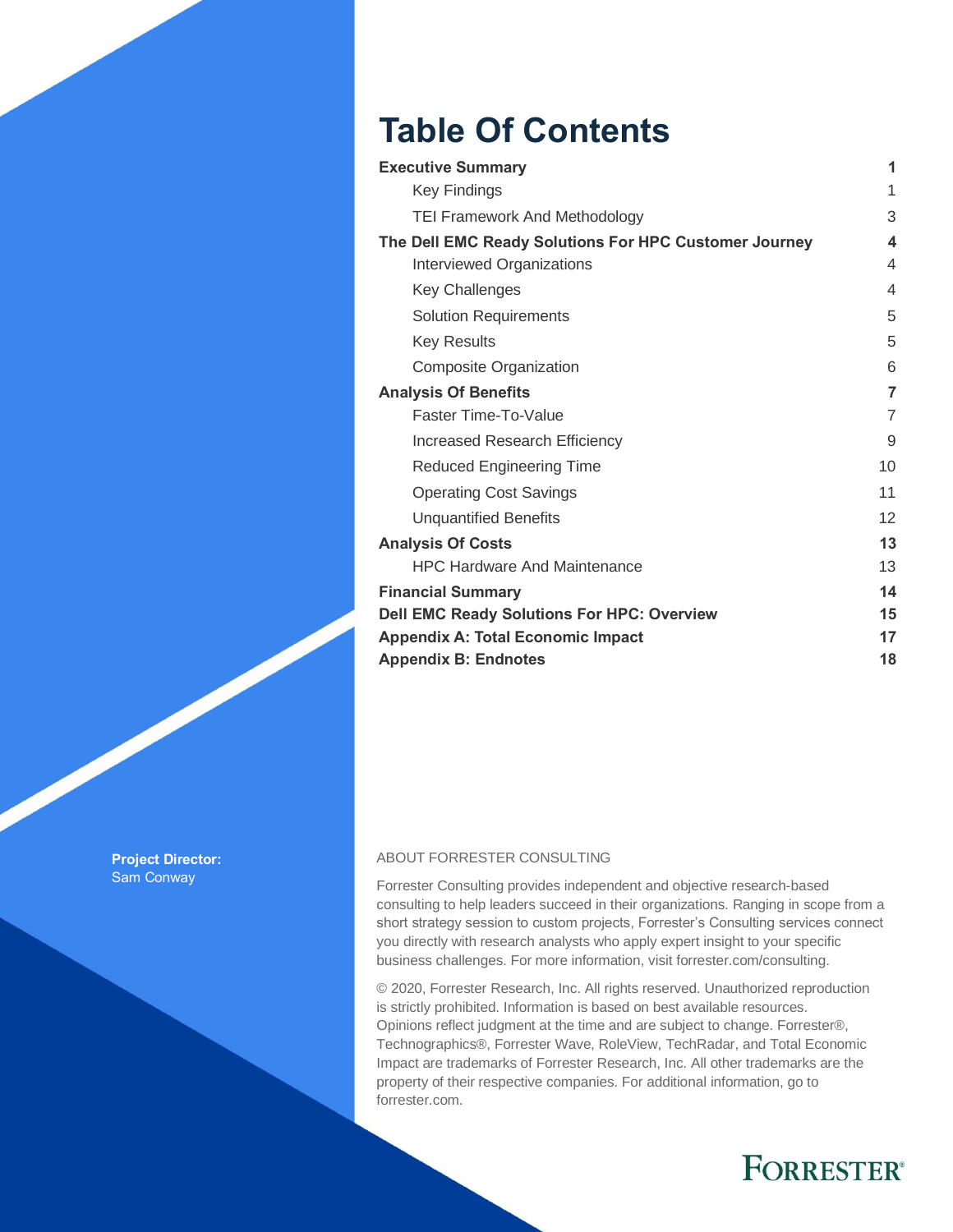### **Benefits**



**4x increase in compute power**



**15% acceleration in research value recognition**



**25% reduction in required support**

## **Executive Summary**

High-performance computing (HPC) is the convergence of clusters of computational nodes, high volumes of storage, and bandwidth that results in the fastest possible computing for complex problem solving. HPC demand is steadily growing as enterprises increasingly rely on sophisticated data analysis, modeling, and simulation to find answers to big questions and to make big decisions. While most existing use cases have been centered around solving for mathematical models and simulation of complex systems, there has been rapid growth in demand for artificial intelligence (AI) use cases.<sup>1</sup>

Dell EMC Ready Solutions for HPC enables organizations to accelerate their science, engineering, analytics, and AI initiatives with a diverse portfolio of products and services curated for individual HPC workload requirements. The portfolio contains a wide selection of price and performance optimized hardware, management and orchestration software, and domain-specific services.

Dell Technologies and Intel commissioned Forrester Consulting to conduct a Total Economic Impact™ (TEI) study and examine the potential return on investment (ROI) enterprises may realize by deploying Dell EMC Ready Solutions for HPC. The purpose of this study is to provide readers with a framework to evaluate the potential financial impact of Ready Solutions for HPC on their organizations.

To better understand the benefits, costs, and risks associated with this investment, Forrester interviewed several customers with years of experience using Ready Solutions for HPC. These organizations used Dell's HPC solutions to conduct scientific research, advance AI studies, process seismographic data, and assess financial risk on a global scale.

Prior to using Dell EMC Ready Solutions for HPC, the customers used a mixture of homegrown and legacy HPC systems. These alternatives proved difficult to maintain and did not meet the firms' growing compute demands.

### Key Findings

**Quantified benefits.** The following risk-adjusted present value (PV) quantified benefits are representative of those experienced by the companies interviewed:

- › **More iterations and faster time-to-value.** Having tailor-made systems with increased compute power decreased the amount of time needed to solve problems, run experiments, and train models. Faster data throughput allowed organizations to accelerate the time-to-market for new products and services underpinned by HPC research.
- › **Increased research efficiency.** Interviewees stated that their organizations' researchers and data scientists spent more time conducting research and less time waiting for results with their new Dell HPC systems. Increased compute power allowed them to analyze larger data sets at faster speeds, and homogeneous use-case-specific systems ensured they spent less time on configuration.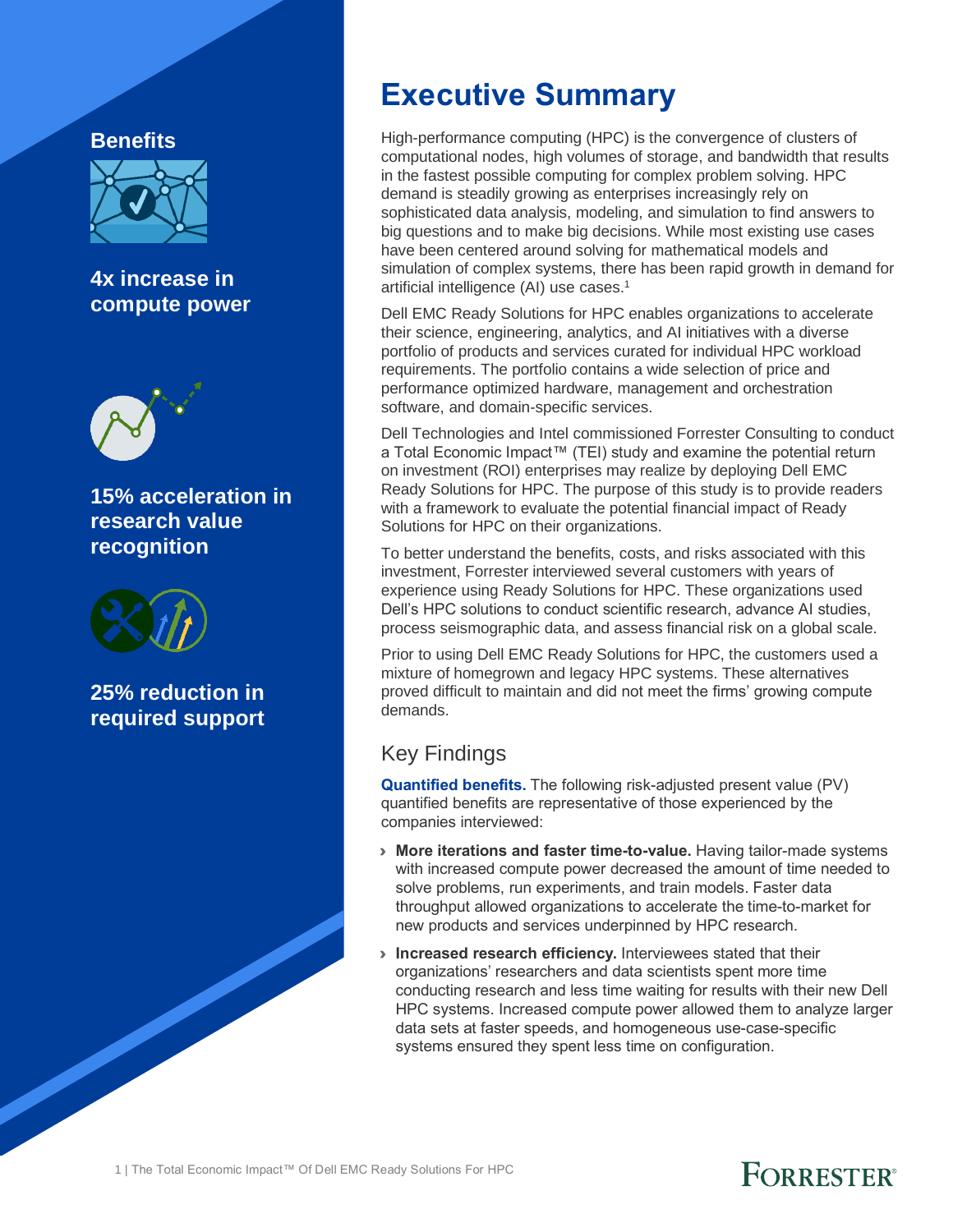| <b>ROI</b><br>111%                 |
|------------------------------------|
| <b>Benefits PV</b><br>\$61 million |
| <b>NPV</b><br>\$32 million         |
| <b>Payback</b><br>11 months        |
|                                    |

- › **Reduced engineering time.** Dell Technologies provided organizations with systems built for their range of specific use cases as well as ongoing support from its HPC and AI Centers of Excellence. With the right tools, and expert support, organizations required less internal support than they needed with previous homegrown solutions.
- › **Reduced operating costs.** Dell's HPC systems were more efficient than previous solutions the organizations used, requiring less floorspace for hardware and consuming less energy for power and cooling. Having more efficient systems reduced organizational spend needed to operate the HPC environments.

**Unquantified benefits.** The interviewed organizations experienced the following benefits, which are not quantified for this study:

- › **Improved prestige.** Having the newest HPC deployments led to increased organizational prestige and it improved the ability to attract top-tier talent. Organizations in higher education also improved their ability to win grants.
- › **Flexible lease models enable organizational agility.** Dell Technologies offers organizations the option to lease HPC equipment, allowing them to remain agile and scale their deployments up or down in accordance with current needs.

**Costs.** The interviewed organizations experienced the following riskadjusted PV costs:

› **Fees to Dell.** Organizations pay Dell for the design and deployment of HPC systems. Hardware prices will depend on size and configuration of systems, which vary by use case. Additionally, organizations paid Dell for ongoing maintenance, support, and upgrades.

Forrester's interviews with four existing customers and subsequent financial analysis found that a composite organization based on these interviewed organizations would experience benefits of \$60,762,191 over three years versus costs of \$28,805,973, adding up to a net present value (NPV) of \$31,956,218 and an ROI of 111%.

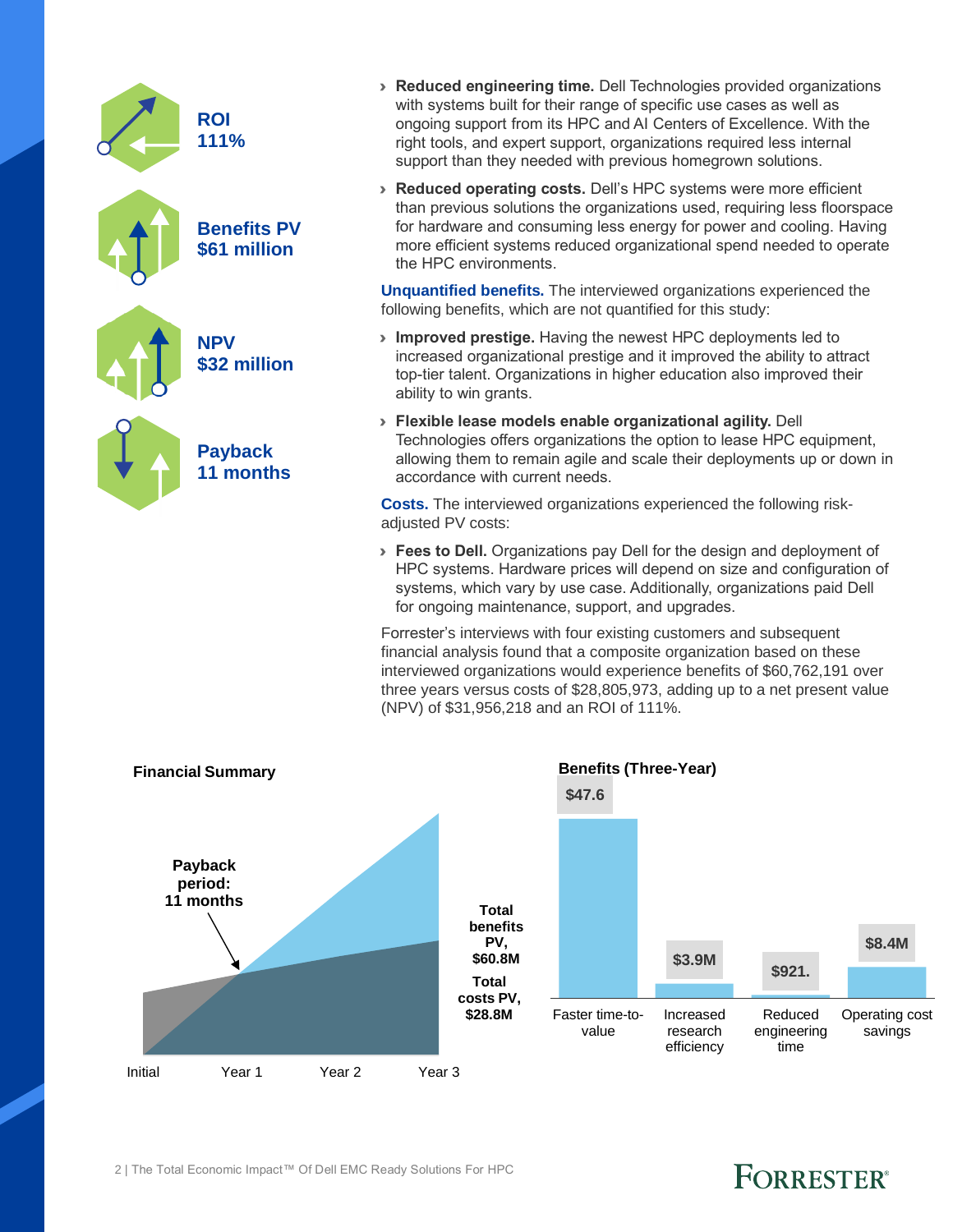The TEI methodology helps companies demonstrate, justify, and realize the tangible value of IT initiatives to both senior management and other key business stakeholders.

### TEI Framework And Methodology

From the information provided in the interviews, Forrester has constructed a Total Economic Impact™ (TEI) framework for those organizations considering implementing Dell EMC Ready Solutions For HPC.

The objective of the framework is to identify the cost, benefit, flexibility, and risk factors that affect the investment decision. Forrester took a multistep approach to evaluate the impact that Dell EMC Ready Solutions For HPC can have on an organization:

### **DUE DILIGENCE**

Interviewed Dell Technologies stakeholders and Forrester analysts to gather data relative to Ready Solutions For HPC.



### **CUSTOMER INTERVIEWS**

Interviewed four organizations using Ready Solutions for HPC to obtain data with respect to costs, benefits, and risks.



### **COMPOSITE ORGANIZATION**

Designed a composite organization based on characteristics of the interviewed organizations.



### **FINANCIAL MODEL FRAMEWORK**

Constructed a financial model representative of the interviews using the TEI methodology and risk-adjusted the financial model based on issues and concerns of the interviewed organizations.



### **CASE STUDY**

Employed four fundamental elements of TEI in modeling Dell EMC Ready Solutions for HPC's impact: benefits, costs, flexibility, and risks. Given the increasing sophistication that enterprises have regarding ROI analyses related to IT investments, Forrester's TEI methodology serves to provide a complete picture of the total economic impact of purchase decisions. Please see Appendix A for additional information on the TEI methodology.

#### **DISCLOSURES**

Readers should be aware of the following:

This study is commissioned by Dell Technologies and Intel and delivered by Forrester Consulting. It is not meant to be used as a competitive analysis.

Forrester makes no assumptions as to the potential ROI that other organizations will receive. Forrester strongly advises that readers use their own estimates within the framework provided in the report to determine the appropriateness of an investment in Dell Ready Solutions For HPC.

Dell Technologies reviewed and provided feedback to Forrester, but Forrester maintains editorial control over the study and its findings and does not accept changes to the study that contradict Forrester's findings or obscure the meaning of the study.

Dell Technologies provided the customer names for the interviews but did not participate in the interviews.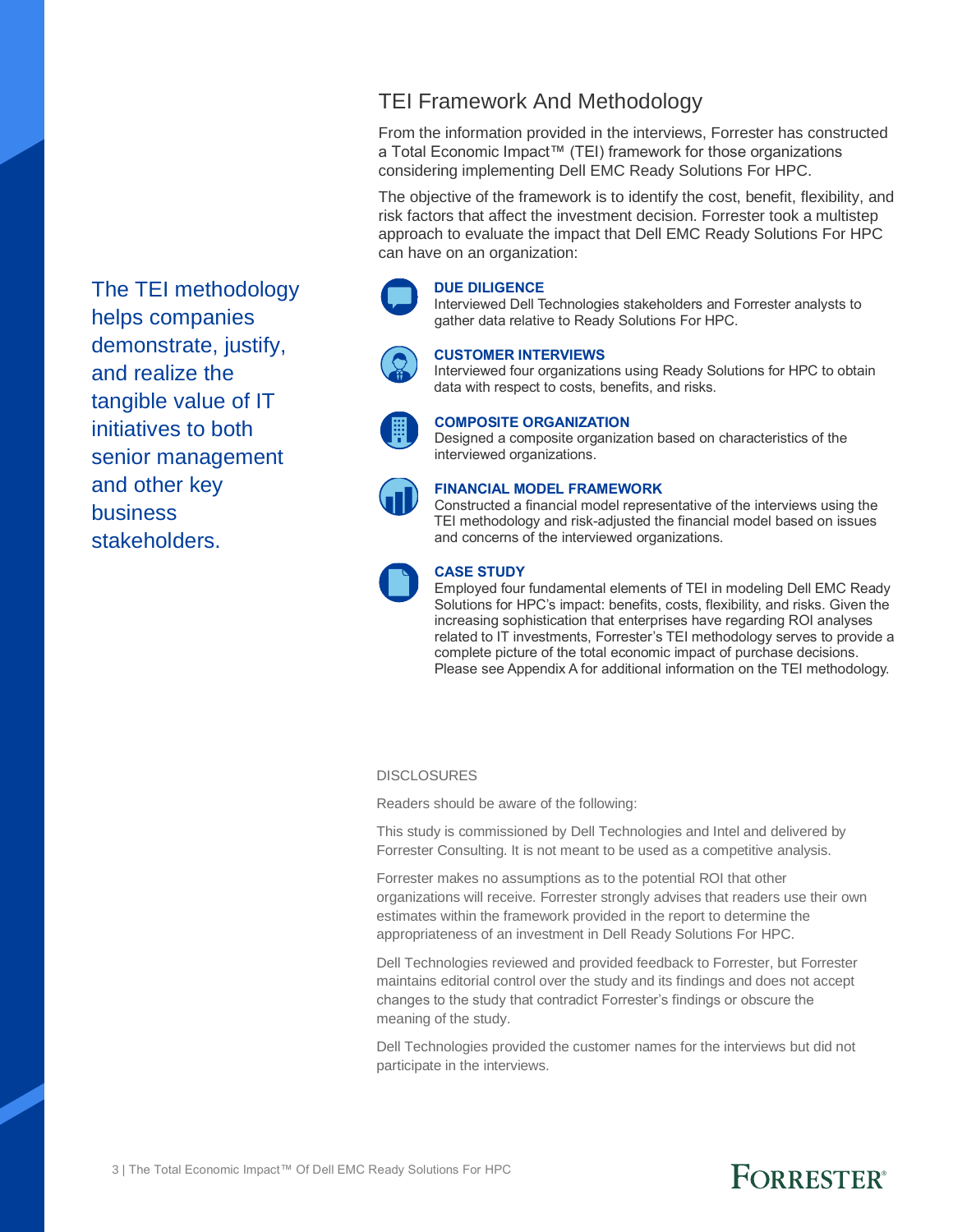# **The Dell EMC Ready Solutions For HPC Customer Journey**

### **BEFORE AND AFTER THE READY SOLUTIONS FOR HPC INVESTMENT**

### Interviewed Organizations

For this study, Forrester conducted four interviews with Dell EMC Ready Solutions for HPC customers. Interviewed customers include the following:

| <b>INDUSTRY</b>           | <b>REGION</b>                            | <b>INTERVIEWEE</b>                                               | <b>HPC USE CASE</b>                                 |  |  |
|---------------------------|------------------------------------------|------------------------------------------------------------------|-----------------------------------------------------|--|--|
| <b>Financial services</b> | Headquartered in United<br><b>States</b> | Senior vice president of IT                                      | Anti-fraud and money<br>laundering                  |  |  |
| Oil and gas services      | Headquartered in United<br><b>States</b> | Global supplier manager IT<br>hardware                           | Seismology and geophysics                           |  |  |
| Research university       | United Kingdom                           | Head of research<br>computing platforms                          | Center of excellence for all<br>university research |  |  |
| National laboratory       | China                                    | Director of artificial<br>intelligence and advanced<br>computing | Artificial intelligence                             |  |  |

### Key Challenges

Prior to investing in Dell EMC Ready Solutions for HPC, organizations experienced a number of pain points and challenges. These issues delayed their abilities to conduct research and created unnecessary costs.

› **Cobbled-together, unoptimized HPC environments.** Organizations used a combination of purchased and homegrown HPC solutions to conduct research. The mixture of different vendors and solutions many of which were not designed specifically for their use cases caused inefficiencies and required frequent reconfigurations. The director of artificial intelligence and advanced computing at a national laboratory stated: "There are three parts of AI research: data, algorithms, and computing power. Traditionally, our engineers have been responsible for designing good algorithms. However, to design a good algorithm, it requires strong computing power. Before Dell HPC, the engineers needed to build this out, and it is not where their strengths lay. To complete a configuration for one server, it could require more than a week of our engineer's time. This is where Dell comes into the picture. It provided professional services in hardware and software configuration which ensured a good computing environment so our engineers can focus on algorithm design instead of the operations."

"For me, it's not just about the systems environment. It's about the support services. It's about the professional services, the training, and the knowledge transfer. It's about accessibility when we have an issue or even just a general question."

*Senior vice president of IT, financial services*

"Dell HPC is very easy to use for AI researchers. Even for students who just started AI research, they can learn quickly in one to two weeks."

*Director of artificial intelligence and advanced computing, national laboratory*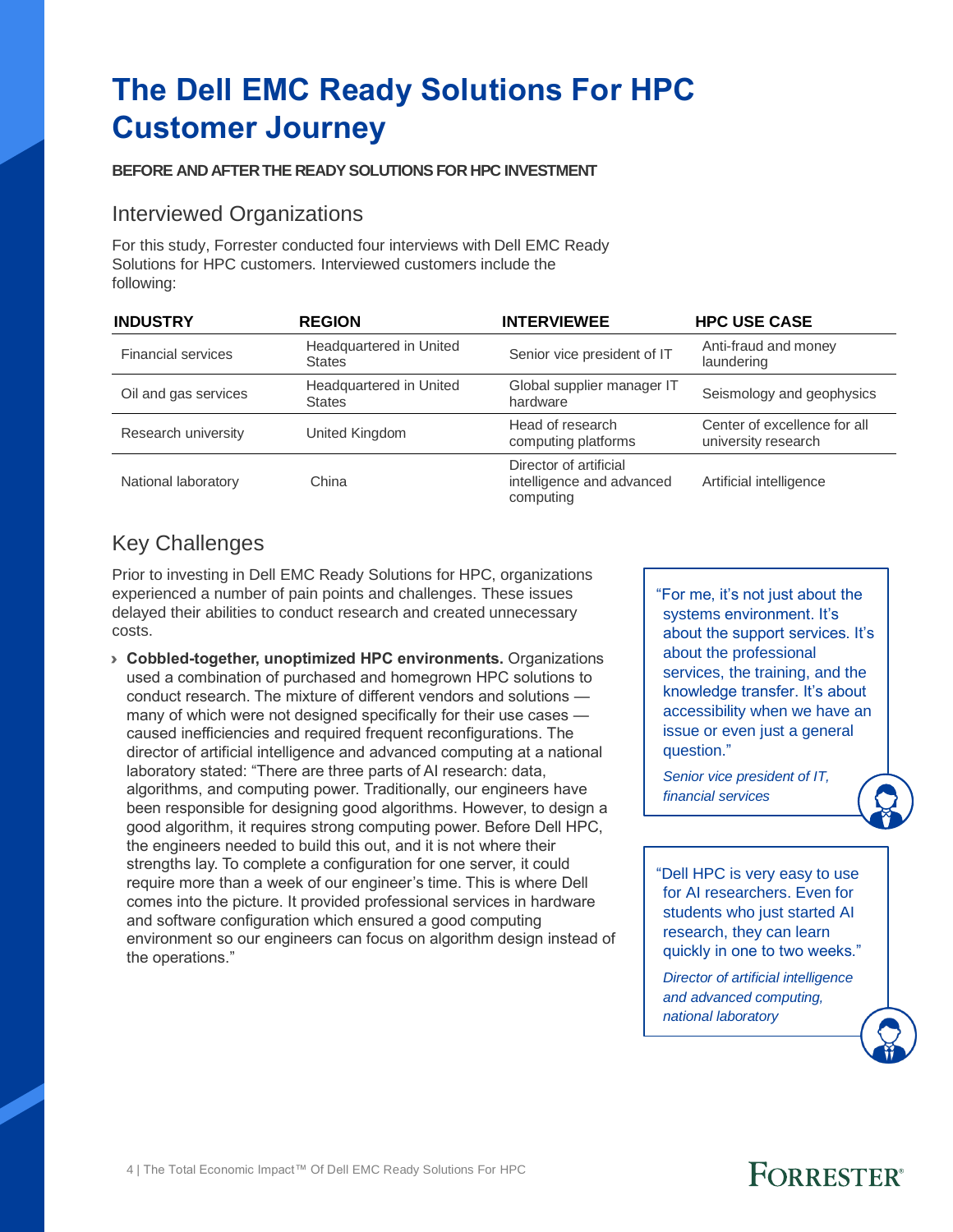- › **Increasing volume and complexity of HPC work.** Interviewed organizations stated that the volume and complexity of work being done with their HPC solutions continuously increased and subsequently required expansions of capacity and capability. Legacy solutions could not keep up with increased demand, requiring further investment and/or stifling innovation. Furthermore, interviewees from global organizations expressed a desire to scale operations — an infeasible task with their legacy homegrown solutions. The senior vice president of IT for a financial services firm explained: "Because of our global scope, scalability is absolutely key. We do some intensive stress testing to look at volume, to look at bursting, to look at how this is going to be addressed. So, it's key to have a partner to help us with the performance and to show what the bandwidth and the latency is and that we're not going to have any degradation of performance because of all this."
- › **Inefficient legacy systems.** Outdated HPC environments took up an inordinate amount of space and required substantial expenditures in power and cooling. An interviewee in oil and gas services said: "An important piece for us was the reduction of floor space. These deployments can take up a lot of floor space. We were also looking to reduce power and cooling costs with more efficient hardware."

### Solution Requirements

The interviewed organizations defined a specific set of criteria when evaluating HPC providers for their deployments:

- › A partner that would help design and deploy an HPC solution with the customer's specific use cases in mind.
- › An efficient solution that would require less floor space and energy than previous solutions.
- › More computing power to handle the increased volume and complexity of work.
- › Flexible financing options.

The interviewed organizations selected Dell Technologies due the ability to provide a preconfigured and certified HPC solutions optimized for their needs.

### Key Results

The interviews revealed that key results from the Dell EMC Ready Solutions for HPC investment include:

› **A cohesive, purpose-built HPC solution.** Partnering with Dell Technologies, organizations developed and deployed systems designed for their specific use cases and workloads. Furthermore, new systems provided significant increases in performance. The head of research computing platforms at a research university stated: "With the latest system, we have increased the number of cores per server, and the development in the architecture of the CPUs improved performance in each core by 30%. There was a definitive, noticeable difference. We had feedback from users telling us their hubs were running a lot faster now."

"A purchasing requirement is that we write a specification of the system — of its features and functions — and then it gets published and vendors can respond. Dell is always competitive on price, but it also provides all the features. There is value added by the vendor relationship as well. Dell has labs that we can use for benchmarking and testing, and our teams work closely with them to design systems. We can architect systems and they build and benchmark it."

*Head of research computing platforms, research university*

"One of our goals was to be able to submit the performance score for our supercomputer to compete in the TOP500. The deadline was in early November, and Dell was able to meet that deadline. This was a huge achievement considering we only placed the order for the system in September."

*Head of research computing platforms, research university*

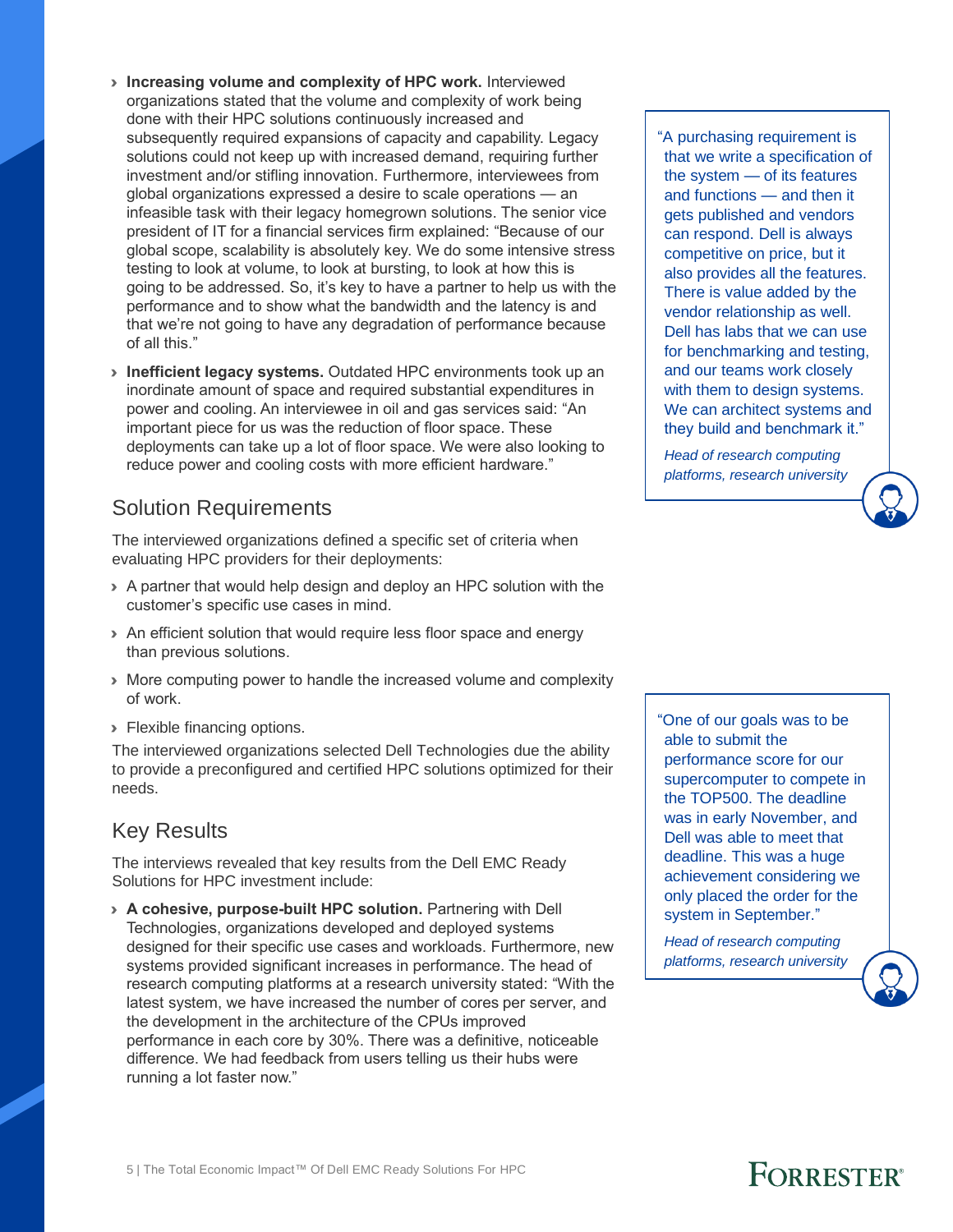- › **Accelerated time-to-value.** Improved performance and capabilities of HPC environments meant organizations could generate models and run experiments faster than with previous systems. Furthermore, the advanced capabilities allowed organizations to analyze larger data sets, uncovering valuable insights that would otherwise go unnoticed.
- › **Reduction in support costs.** Having a state-of-the-art system custom designed for their workloads reduced organizations' need to perform frequent reconfigurations. Organization also reduced the required support staff using Dell's HPC Centers of Excellence.
- › **Reduction in operating costs.** New HPC systems provided a more proficient utilization of data center floorspace and lowered consumption of power and cooling. More efficient systems allowed organizations to scale down commercial leases.

### Composite Organization

Based on the interviews, Forrester constructed a TEI framework, a composite organization, and an associated ROI analysis that illustrates the areas financially affected. The composite organization is representative of the four companies that Forrester interviewed and is used to present the aggregate financial analysis in the next section. The organization that Forrester synthesized from the customer interviews has the following characteristics:

- › It's a global Fortune 500 company with \$10 billion in annual revenue and \$1.5 billion in new annual revenue is related to research and development conducted using HPC systems.
- › It employs a team of 100 data scientists, 20 business analysts, and 20 IT support staff members dedicated to their HPC deployment.
- › Prior to investing in Dell EMC Ready Solutions for HPC, the organization maintained a combination of homegrown solutions as well as HPC solutions built by other vendors.
- › As part of its larger IT environment, the organization has an annual lease obligation of \$5 million and power and cooling costs of \$2.5 million.

"I value [Dell's] willingness to be a true partner beyond just hardware and software. Dell's ability to really measure our success was a component of its success. The basic fact is that Dell can deliver on performance reliability and security...[they[can support us through any type of regulatory exam and even external audit. The ability to help me frame the right type of automated reporting and then help me customize, bringing in best practices that they can offer…[is why we bought it.]"

*Senior vice president of IT, financial services*



### **Key assumptions**

\$1.5 billion in new revenue informed by HPC research 100 HPC researchers 20 business analysts 20 HPC IT support staff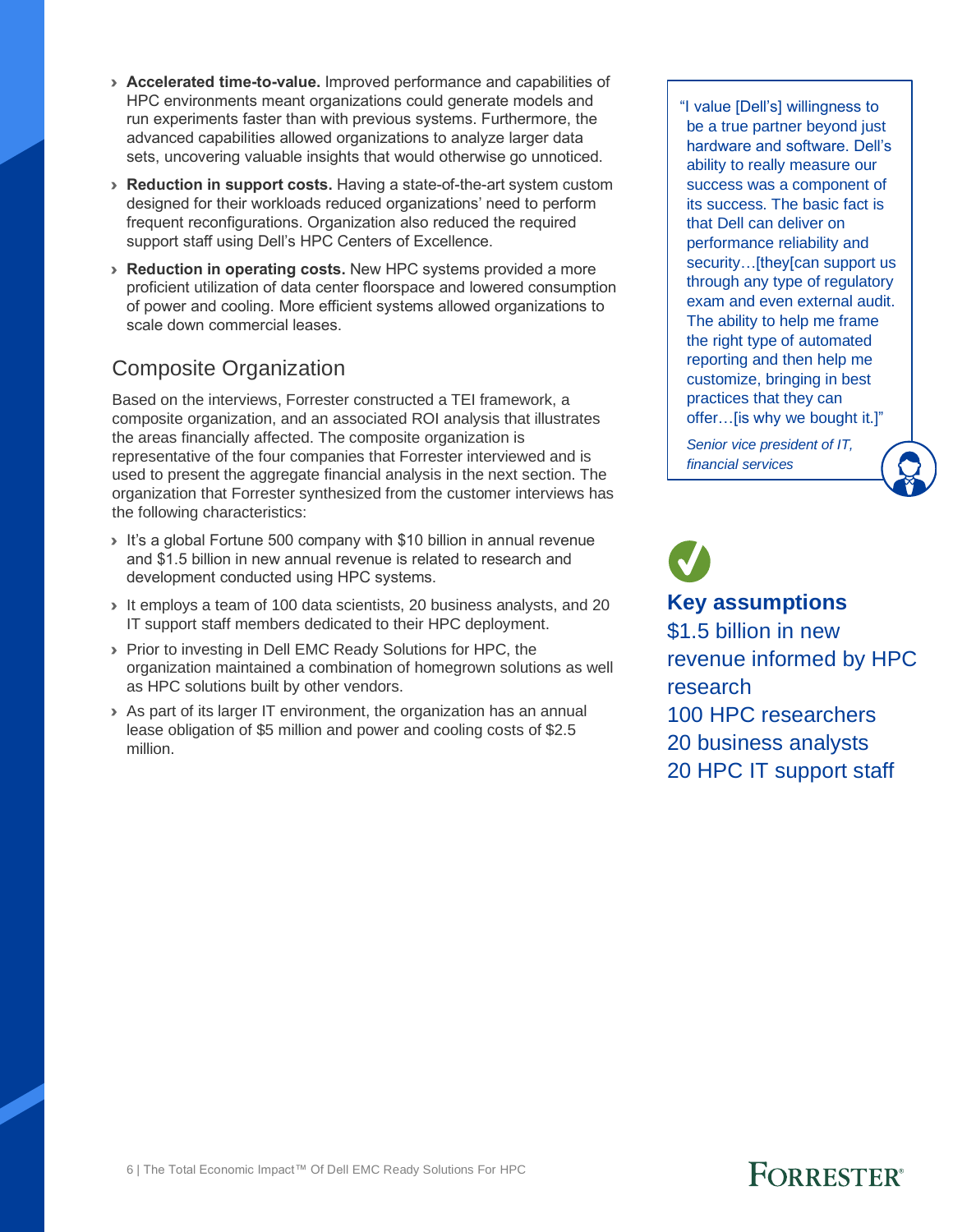# **Analysis Of Benefits**

**QUANTIFIED BENEFIT DATA AS APPLIED TO THE COMPOSITE**

| <b>Total Benefits</b> |                                |              |               |               |              |                                |
|-----------------------|--------------------------------|--------------|---------------|---------------|--------------|--------------------------------|
| REF.                  | <b>BENEFIT</b>                 | <b>YEAR1</b> | <b>YEAR 2</b> | <b>YEAR 3</b> | <b>TOTAL</b> | <b>PRESENT</b><br><b>VALUE</b> |
| Atr                   | Faster time-to-value           | \$19,125,000 | \$19,125,000  | \$19,125,000  | \$57,375,000 | \$47,561,044                   |
| <b>Btr</b>            | Increased research efficiency  | \$1,577,000  | \$1,577,000   | \$1,577,000   | \$4,731,000  | \$3,921,766                    |
| Ctr                   | Reduced engineering time       | \$370,500    | \$370,500     | \$370,500     | \$1,111,500  | \$921,379                      |
| Dtr                   | Operating cost savings         | \$2,137,500  | \$3,443,750   | \$4,750,000   | \$10,331,250 | \$8,358,002                    |
|                       | Total benefits (risk-adjusted) | \$23,210,000 | \$24,516,250  | \$25,822,500  | \$73,548,750 | \$60,762,191                   |

### Faster Time-To-Value

Having new and advanced hardware benchmarked for their needs allowed organizations to analyze more data faster. All respondents indicated that their HPC solutions from Dell Technologies were faster and more reliable than prior solutions, enabling their researchers to run more experiments and train models more quickly. The acceleration of research and ability to analyze larger data sets enabled organizations to recognize value at a faster rate through new product or services, improvements, or avoidance of organizational risk.

- › The financial services firm used the HPC deployment to analyze global financial transactions for fraudulent activity. The senior vice president of IT said: "In the prior state, we were able to get some results. [We didn't get] too many. [It was] perhaps three times a week. Now with our Dell configuration, we're able to get several sets of different results within the same day so that we can work on them on a regional basis — a consolidated global view like a heat map. In anti-money laundering, when we're looking at near real-time transactions, if we're seeing a consistent sort of growing pattern, we need to attack that. We need to get to the local country officers and the local authorities very quickly. The longer we go without having that insight, the more likely we're not going to capture any of this and we're going to be tracking it from yards behind. The value to my company is getting closer to where and when any pattern is developing, raising an alarm, and acting on it. We're minimizing fraud, write-offs, and fraudulent transactions. We're talking hundreds of millions of dollars in cost avoidance."
- › The oil and gas services firm used its Dell HPC environment to interpret seismological data with insights packaged and sold to clients. The global supplier manager IT hardware explained: "The improved compute power has improved the time it takes for our geologists to run their models and simulations. The businesses we have require this data to be available, and we provide seismic interpretations to our clients. We can perform this work four times faster than we did with the previous solution. This has also increased our capacity because we did have capacity issues in the past. We would have geologists working for a whole day on a single customer's work, which resulted in high turnaround. But now they can run multiple simulations for multiple clients at once."

The table above shows the total of all benefits across the areas listed below, as well as present values (PVs) discounted at 10%. Over three years, the composite organization expects risk-adjusted total benefits to be a PV of more than \$60 million.



Faster time-to-value: 78% of total benefits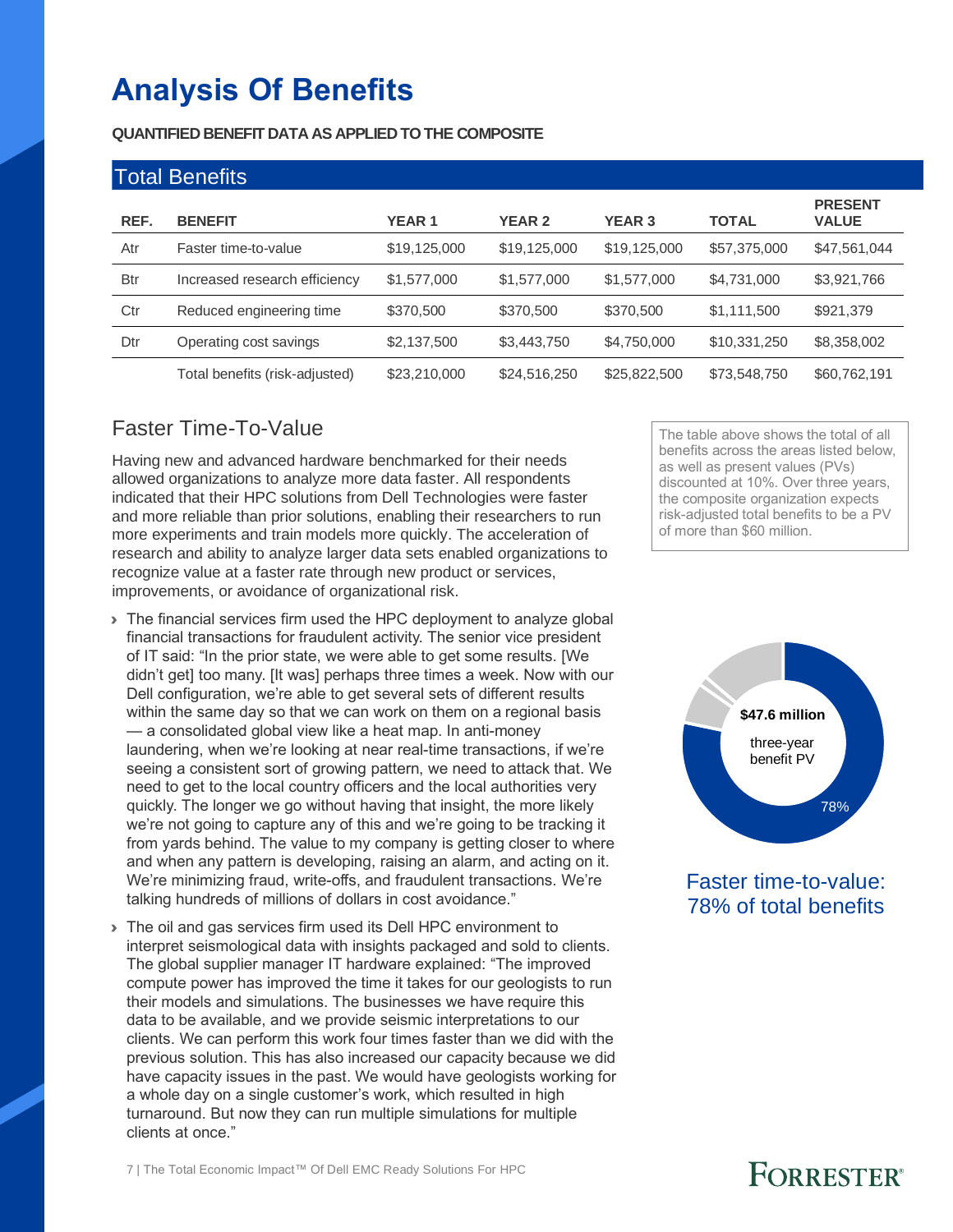- › The national laboratory uses Dell HPC for deep learning research. The director of artificial intelligence and advanced computing said: "We use HPC for image and video intelligent recognition. Before, we needed a week to generate a model on a non-GPU (graphics processing unit) HPC. And if the researchers needed to adjust the model, it required another week. If we wanted a perfect model, it required one to two months in many cases. Now, with Dell HPC, we can generate a model within two to three days. So, in the long run, we can generate scientific results sooner."
- › The research university offered its HPC deployments to departments within the university, government initiatives, and private organizations with ad hoc research requests. The head of research computing platforms said: "Having systems such as ours and the high-profile position within the HPC industry is a good selling point for us when attracting commercial customers. Being able to provide the latest technologies wrapped into a good quality service makes it much easier to attract those customers."

The composite organization uses a Dell Technologies HPC deployment for research and development of new products and services, as well as to leverage data gleaned from exiting offerings to further improve them for customers. Continual improvement of existing products and services along with new offerings allow the organization to stay competitive in its market and generate new revenue annually.

- › The composite organization generates \$1.5 billion annually from HPCinformed initiatives such as data services, new product development, and product improvement.
- › The increased compute power supplied by its Dell HPC deployment accelerates development through faster simulations and the ability to analyze larger data sets.
- › The composite organization has average operating margins of 10%.

Organizations will leverage HPC solutions in varying ways for different use cases. While interviewees pointed to new business ventures and improved offerings due to their Dell Technologies HPC investments, the financial impacts varied widely. Furthermore, external factors and varying internal talent can impact development and sales of new products. To account for these risks, Forrester adjusted this benefit down by 15%, yielding a three-year risk-adjusted total PV of \$47,561,044.



Impact risk is the risk that the business or technology needs of the organization may not be met by the investment, resulting in lower overall total benefits. The greater the uncertainty, the wider the potential range of outcomes for benefit estimates.

### **Faster Time-To-Value: Calculation Table REF. METRIC CALC. YEAR 1 YEAR 2 YEAR 3** A1 New value from research initiatives  $$1,500,000,000$   $$1,500,000,000$   $$1,500,000,000$   $$1,500,000,000$ A2 Acceleration factor from Dell HPC 15% 15% 15% 15% 15% 15% A3 Operating margin 10% 10% 10% 10% 10% 10% At Faster time-to-value  $A1*A2*A3$  \$22,500,000 \$22,500,000 \$22,500,000 Risk adjustment  $\qquad \qquad \downarrow$  15% Atr Faster time-to-value (risk-adjusted) \$19,125,000 \$19,125,000 \$19,125,000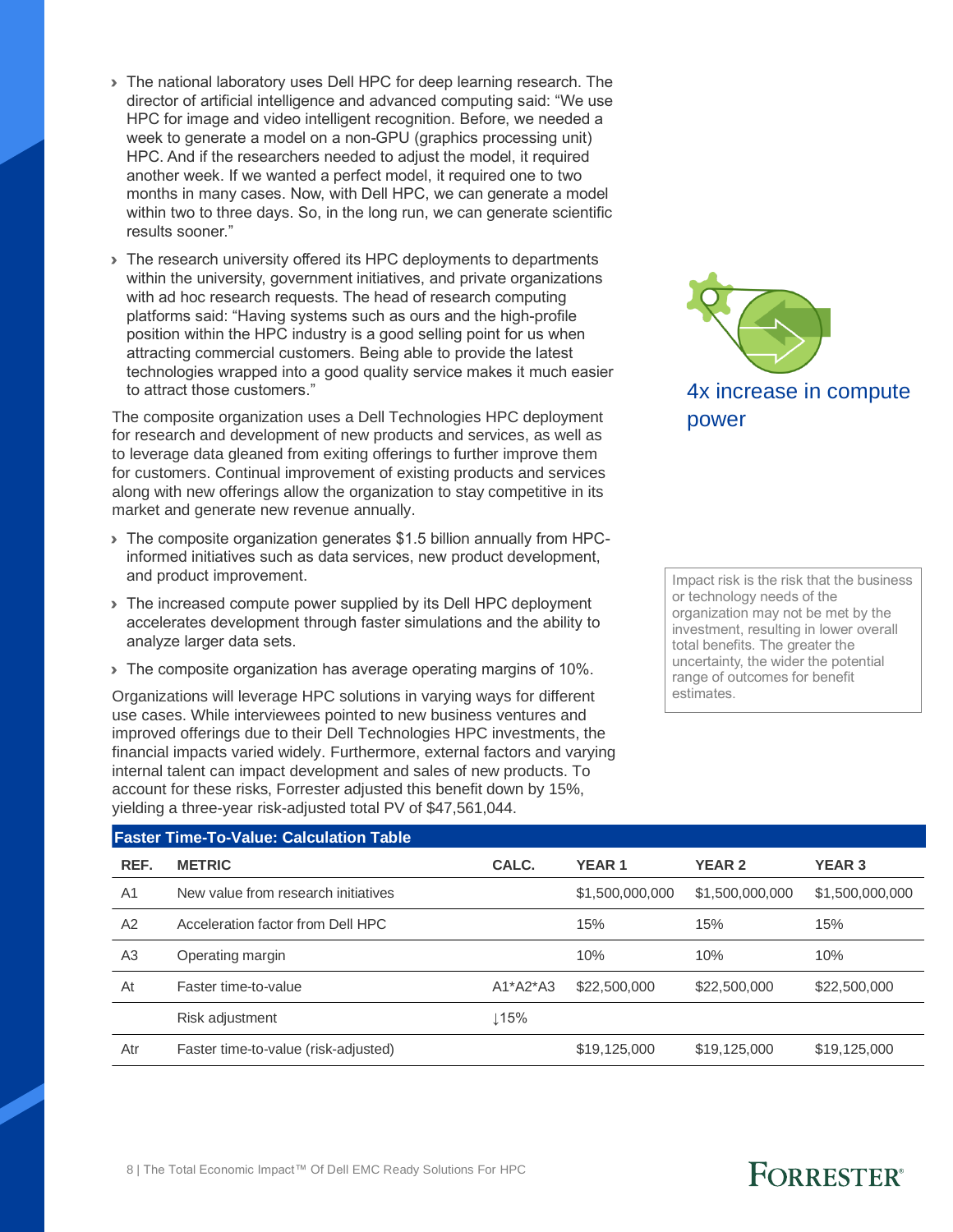### Increased Research Efficiency

A major benefit of improved computing power is the ability to run models faster and have researchers and staff spending less time waiting for results. Researchers and scientists at interviewed organizations were able to spend more time on value-creating activities instead of waiting for results. Furthermore, the Dell Technologies HPC solutions designed and benchmarked for specific use cases resulted in researchers spending less time on configuration. Organizations also automated tasks something that was not possible with prior solutions — which saved additional time.

- › The director of artificial intelligence and advanced computing said, "Our scientists and researchers can spend more time on research and improve the iteration of science."
- › The senior vice president of IT explained: "There's two to three hours a week savings just on being able to rework results without waiting for them to be delivered. It's the speed of what all this HPC aggregation can deliver to them quicker than with our prior state. There is so much that can be done in parallel so they don't have that waiting time or downtime. It's huge because they are expensive, and we want every minute of them. We're also increasing our automation anywhere and everywhere we can. You do need human intelligence at several points in the process, but the introduction of automation helps us. We've automated the reconciliation of data feeds because of misalignment of data dictionary and data fields. By automating that process alone, it easily saves 10 to 12 hours a week for our business analysts."

The composite organization employs a team of 100 data scientists and 20 business analysts. With Dell's HPC solution, the organization can save 8 hours per researcher and 4 hours per business analyst a week that would normally be spent waiting on results or other low-value tasks. In modeling this benefit, Forrester assumes:

- › Fully loaded annual researcher salary of \$156,000 and business analyst salary of \$100,000.
- › Productivity recapture rate of 50%.

Forrester recognizes that the increased research efficiency benefit will vary based on prior state benchmarks, specific use cases, and prevailing labor rates. To account for these risks, Forrester adjusted this benefit downward by 5%, yielding a three-year risk-adjusted total PV of \$3,921,766.



Increased research efficiency: **6%** of total benefits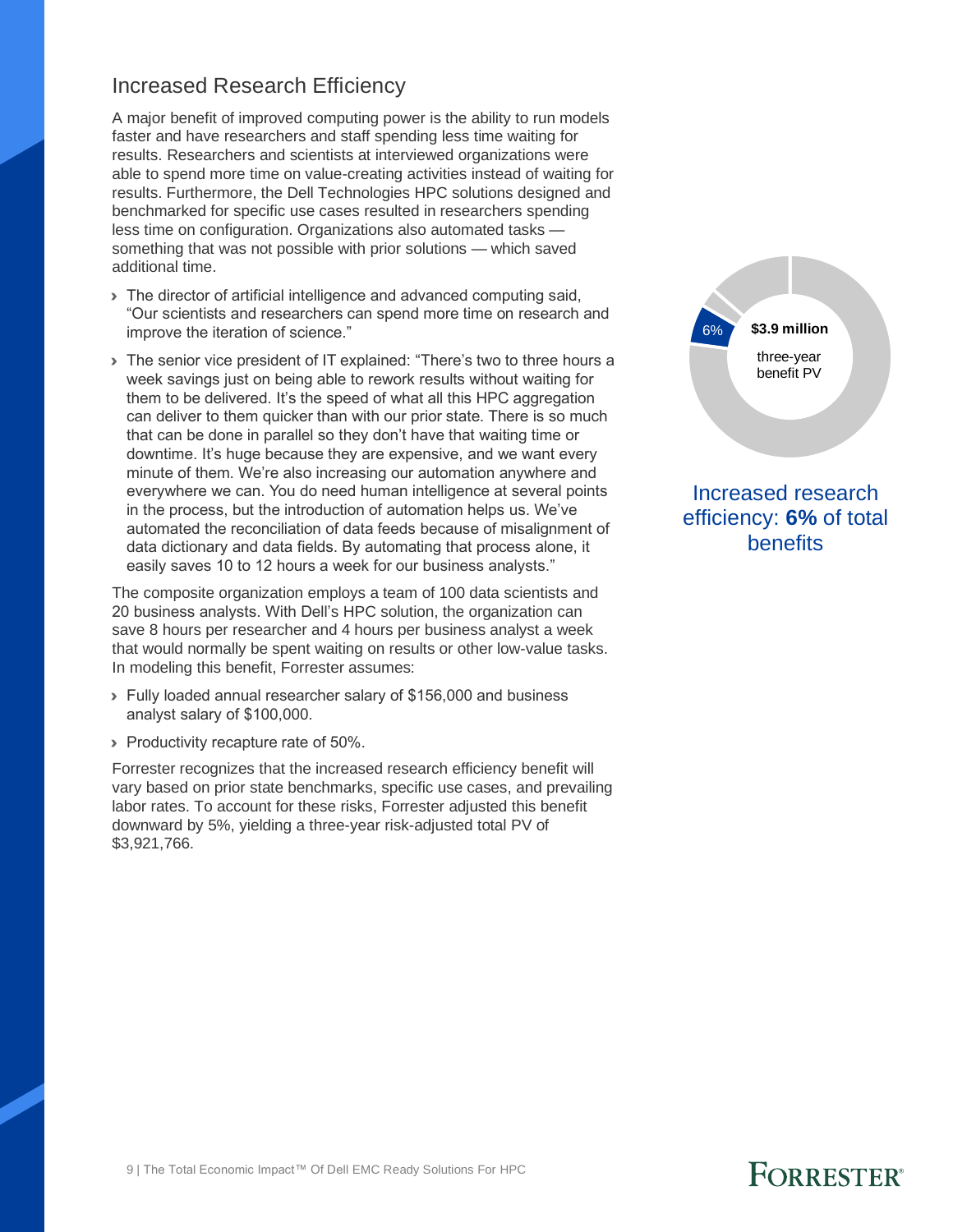|                | <b>Increased Research Efficiency: Calculation Table</b> |                                                                                       |                |                |               |  |  |  |
|----------------|---------------------------------------------------------|---------------------------------------------------------------------------------------|----------------|----------------|---------------|--|--|--|
| REF.           | <b>METRIC</b>                                           | CALC.                                                                                 | <b>YEAR1</b>   | <b>YEAR 2</b>  | <b>YEAR 3</b> |  |  |  |
| <b>B1</b>      | Number of research/data scientist on staff              |                                                                                       | 100            | 100            | 100           |  |  |  |
| <b>B2</b>      | Weekly time savings per data scientist<br>(hours)       |                                                                                       | 8              | 8              | 8             |  |  |  |
| B <sub>3</sub> | Researcher salary                                       |                                                                                       | \$156,000      | \$156,000      | \$156,000     |  |  |  |
| <b>B4</b>      | Productivity recapture                                  |                                                                                       | 50%            | 50%            | 50%           |  |  |  |
| <b>B5</b>      | Number of business analysts                             |                                                                                       | 20             | 20             | 20            |  |  |  |
| B <sub>6</sub> | Weekly time savings per business analyst<br>(hours)     |                                                                                       | $\overline{4}$ | $\overline{4}$ | 4             |  |  |  |
| <b>B7</b>      | Business analyst salary                                 |                                                                                       | \$100,000      | \$100,000      | \$100,000     |  |  |  |
| B <sub>8</sub> | Productivity recapture                                  |                                                                                       | 50%            | 50%            | 50%           |  |  |  |
| Bt             | Increased research efficiency (rounded)                 | (B1*(B2*52)*<br>(B3/2080)*B<br>$4 + (B5*(B6*)$<br>52)*(B7/208<br>$0$ <sup>*</sup> B8) | \$1,660,000    | \$1,660,000    | \$1,660,000   |  |  |  |
|                | Risk adjustment                                         | 15%                                                                                   |                |                |               |  |  |  |
| <b>Btr</b>     | Increased research efficiency (risk-<br>adjusted)       |                                                                                       | \$1,577,000    | \$1,577,000    | \$1,577,000   |  |  |  |

### Reduced Engineering Time

Upgrading HPC deployments with Dell EMC Ready Solutions reduced the support requirements for organizations. Interviewees found that having customer-built systems from a trusted provider ensured that their staff members would spend less time on configuration for their workloads. Furthermore, organizations relied on Dell's professional services and Centers of Excellence to deploy and maintain systems.

- › The global supplier manager of IT hardware explained: "When we purchase something from Dell, Dell sends the pieces to its integration partner who integrates and assembles the equipment before it reaches us. We usually do not use our resources. We've done studies having internal resources do configuration versus having Dell perform it, and Dell falls in the range of 18% to 20% faster. We don't have a lot of IT support for the data centers. It's a small team, and we would pretty much need to hire many more resources dedicated to maintenance. In terms of efficiencies, you can say that having a third party like Dell is a saver. It's highly recommended to go with the supplier."
- › The director of artificial intelligence and advanced computing said, "Every time we have a deployment, Dell will have people come in to conduct training and explain the hardware and software in detail."



Reduced engineering time: **2%** of total benefits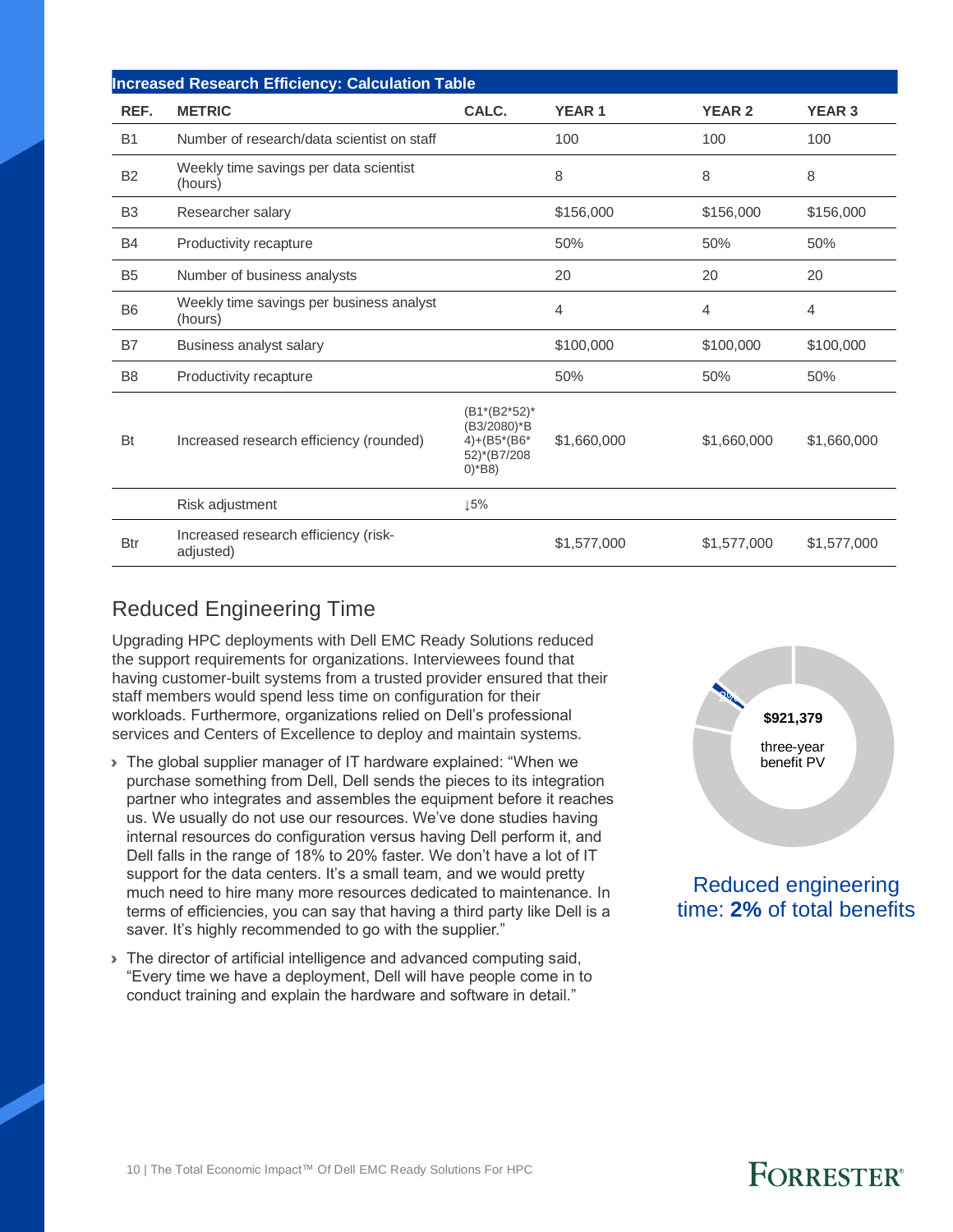› The head of research computing platforms explained: "In terms of headcounts, I think the greatest help we get is through the kind of streamlined processes Dell has on maintenance of the hardware. You could rely on traditional support, but we've found that becomes quite costly and time-intensive. We've worked with Dell to streamline this [and to training] local staff. My technicians do certifications on different Dell platforms, and when there is an issue or fault, we can solve most of them by ourselves. We can also arrange our own replacement parts. We're able to save on FTEs and spend less time."

The composite organization had a team of 20 IT employees supporting its HPC environment before investing in Dell EMC Ready Solutions. But legacy homegrown systems proved difficult to maintain and lacked education support from vendors. With Dell, the organization requires 25% fewer support FTEs as HPC solutions come specifically designed for the organization's workloads. Furthermore, Dell provides the organization with educational programs and ad hoc professional services to aid in deployment and maintenance of systems.

› Forrester assumes a fully burdened support staff salary of \$78,000.

Forrester recognizes that reduction in engineering time may vary based on size and scope of deployment, as well as prior state deployments. To account for these risks, Forrester adjusted this benefit downward by 5%, yielding a three-year risk-adjusted total PV of \$921,379.

|                | <b>Reduced Engineering Time: Calculation Table</b> |            |              |               |               |  |  |  |
|----------------|----------------------------------------------------|------------|--------------|---------------|---------------|--|--|--|
| REF.           | <b>METRIC</b>                                      | CALC.      | <b>YEAR1</b> | <b>YEAR 2</b> | <b>YEAR 3</b> |  |  |  |
| C <sub>1</sub> | Support staff required to maintain legacy system   |            | 20           | 20            | 20            |  |  |  |
| C <sub>2</sub> | Reduction in necessary support                     |            | 25%          | 25%           | 25%           |  |  |  |
| C <sub>3</sub> | Support staff salary                               |            | \$78,000     | \$78,000      | \$78,000      |  |  |  |
| Ct             | Reduced engineering time                           | $C1*C2*C3$ | \$390,000    | \$390,000     | \$390,000     |  |  |  |
|                | Risk adjustment                                    | ⊥5%        |              |               |               |  |  |  |
| Ctr            | Reduced engineering time (risk-adjusted)           |            | \$370,500    | \$370,500     | \$370,500     |  |  |  |

### Operating Cost Savings

Organizations articulated that older HPC systems were less efficient in energy consumption and floorspace requirements. As Dell's new HPC solutions provide denser clusters, organizations were able to provide the same — or more — computing power while taking up less floorspace. Additionally, new HPC hardware is more efficient in power and cooling energy consumption, further reducing operating costs.

The composite organization maintains multiple data centers globally, with floorspace allocated for HPC hardware. In deploying new Dell HPC solutions, the composite organization can reduce floorspace required for HPC hardware by up to 75% over three years. The composite organization reduces power and cooling spend by 50% over the threeyear period.

› Forrester assumes average annual lease obligations of \$5 million dedicated to HPC hardware. This lease is reduced over a three-year period as the organization has long-term obligations it cannot terminate immediately.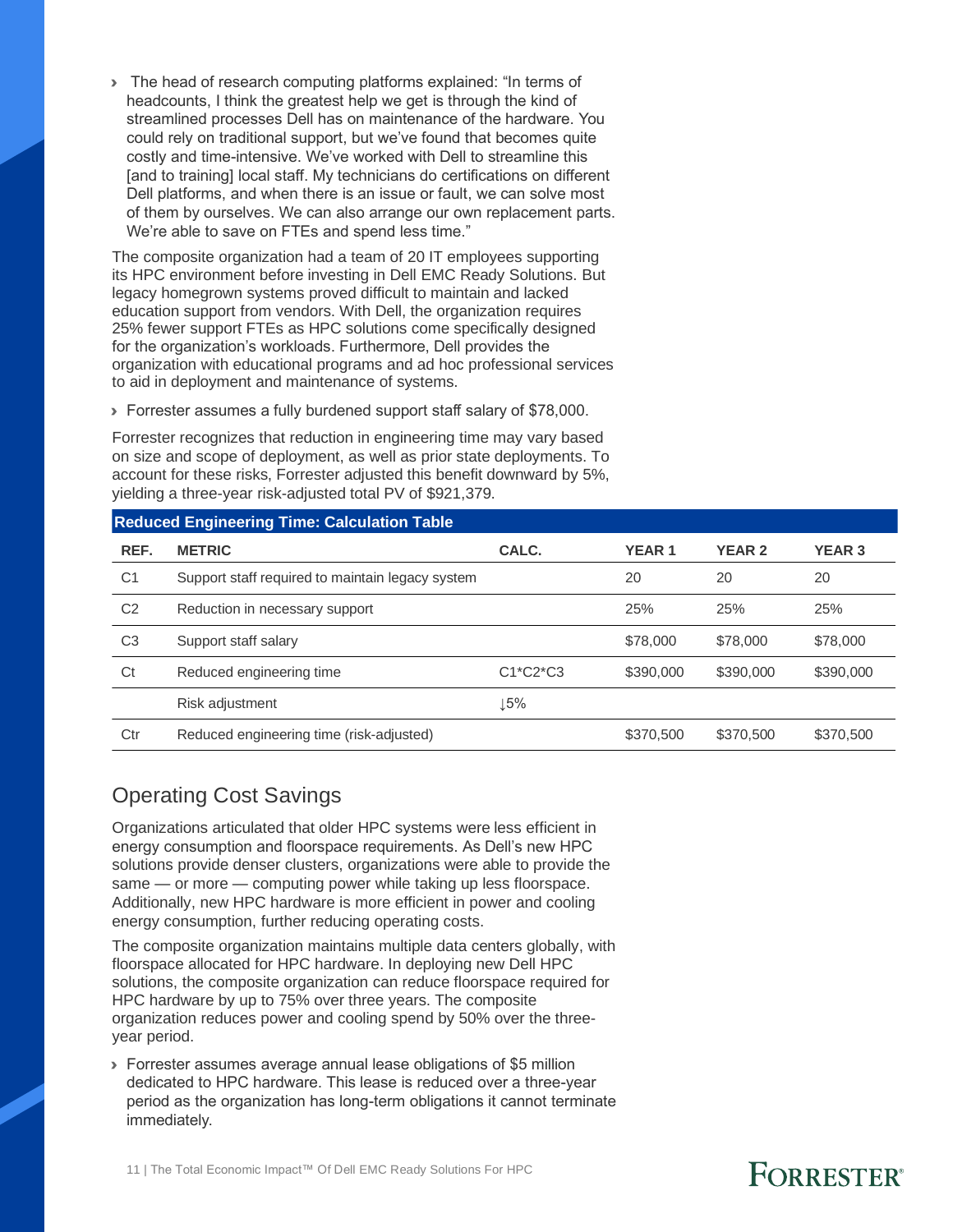› Forrester assumes an annual power and cooling spend of \$2.5 million from HPC usage. This is reduced over a three-year period as legacy hardware is retired.

Forrester recognizes that reduction in operating costs time may vary based on size and scope of deployments, as well as prior state deployments. To account for these risks, Forrester adjusted this benefit downward by 5%, yielding a three-year risk-adjusted total PV of \$8,358,002.

|                | <b>Operating Cost Savings: Calculation Table</b>             |                               |              |               |               |  |  |  |  |
|----------------|--------------------------------------------------------------|-------------------------------|--------------|---------------|---------------|--|--|--|--|
| REF.           | <b>METRIC</b>                                                | CALC.                         | <b>YEAR1</b> | <b>YEAR 2</b> | <b>YEAR 3</b> |  |  |  |  |
| D <sub>1</sub> | Average annual lease spend for legacy compute<br>environment |                               |              | \$5,000,000   | \$5,000,000   |  |  |  |  |
| D <sub>2</sub> | Reduction in required floor space with Dell HPC              |                               | 25%          | 50%           | 75%           |  |  |  |  |
| D <sub>3</sub> | Annual compute power and cooling spend                       |                               | \$2,500,000  | \$2,500,000   | \$2,500,000   |  |  |  |  |
| D <sub>4</sub> | Reduction in power and cooling with Dell HPC                 |                               | 40%          | 45%           | 50%           |  |  |  |  |
| Dt             | Operating cost savings                                       | $(D1^{\ast}D2)+(D3^{\ast}D4)$ | \$2,250,000  | \$3,625,000   | \$5,000,000   |  |  |  |  |
|                | Risk adjustment                                              | ⊥5%                           |              |               |               |  |  |  |  |
| Dtr            | Operating cost savings (risk-adjusted)                       |                               | \$2,137,500  | \$3,443,750   | \$4,750,000   |  |  |  |  |
|                |                                                              |                               |              |               |               |  |  |  |  |

### Unquantified Benefits

Interviewees highlighted a number of benefits that could not be quantified for the study:

- › **Improved prestige.** Having the newest HPC deployments led to increased organizational prestige and improved the organizations' ability to attract top-tier talent. Organizations in higher education also improved their ability to win grants. The head of research computing platforms explained: "[TOP500] is a high-profile list, especially for an institution that aspires to provide national services. That way, we are able to attract a lot more funding because we are not actually funded by the university, but by a majority from grants. Having a very large supercomputer gives us that good reputation. We're building our reputation on what we do and how we do it."
- › **Flexible lease models enable organizational agility.** Dell Technologies offers organizations the option to lease HPC equipment, allowing them to remain agile and scale their deployments up or down in accordance with current needs. The global supplier manager of IT hardware stated: "The lease is a good option. We have three-year leases, and when the lease expires, we can go month to month. This is good in an industry where you can experience a downturn. You have the option instead of being committed to a very long-term situation. The option gives us flexibility."



Reduced operating costs **14%** of total benefits

# **FORRESTER**<sup>®</sup>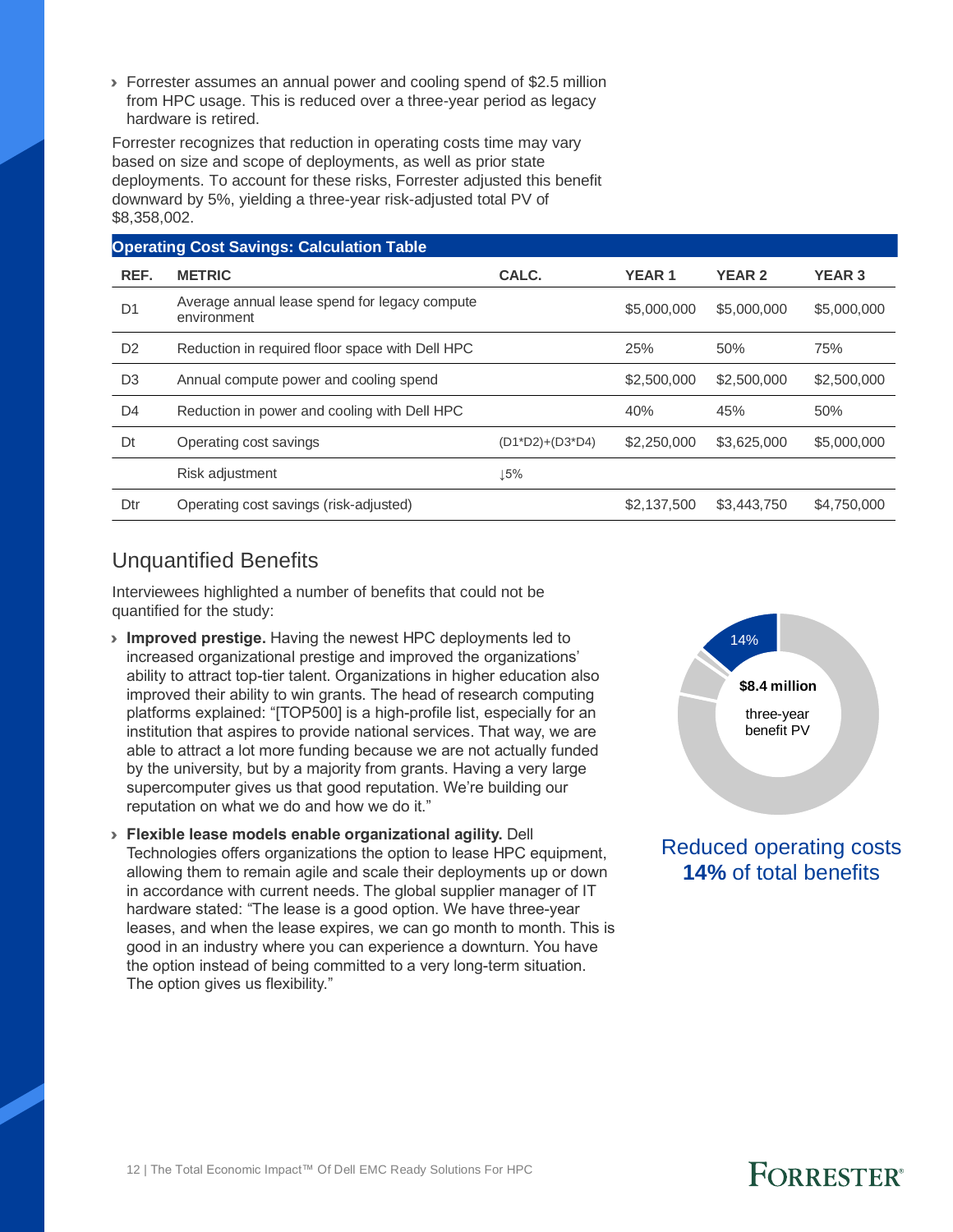# **Analysis Of Costs**

**QUANTIFIED COST DATA AS APPLIED TO THE COMPOSITE**

|      | <b>Total Costs</b>              |                |               |               |               |              |                                |
|------|---------------------------------|----------------|---------------|---------------|---------------|--------------|--------------------------------|
| REF. | <b>COST</b>                     | <b>INITIAL</b> | <b>YEAR 1</b> | <b>YEAR 2</b> | <b>YEAR 3</b> | <b>TOTAL</b> | <b>PRESENT</b><br><b>VALUE</b> |
| Etr  | HPC hardware and<br>maintenance | \$15,750,000   | \$5,250,000   | \$5,250,000   | \$5,250,000   | \$31,500,000 | \$28,805,973                   |
|      | Total costs (risk-adjusted)     | \$15,750,000   | \$5,250,000   | \$5,250,000   | \$5,250,000   | \$31,500,000 | \$28,805,973                   |

### HPC Hardware And Maintenance

Dell Technologies offers a variety of pricing models for its Dell EMC Ready Solutions offerings. Cost vary widely, based on the scope and usage of and design of specific systems.

Beyond HPC hardware, Dell Technologies offers professional implementation services, maintenance, upgrades, and education.

The composite organization spends \$15 million upfront for HPC hardware, design, and implementation services. Once deployed, the organization pays \$5 million annually for support and upgrades.

Costs will vary based on specific HPC deployment and terms of contract. To account for these risks, Forrester adjusted this cost upward by 5%, yielding a three-year risk-adjusted total PV of \$28,805,973.

The table above shows the total of all costs across the areas listed below, as well as present values (PVs) discounted at 10%. Over three years, the composite organization expects risk-adjusted total costs to be a PV of more than \$28 million.

|                | <b>HPC Hardware And Maintenance: Calculation Table</b> |           |                |              |               |               |  |  |  |
|----------------|--------------------------------------------------------|-----------|----------------|--------------|---------------|---------------|--|--|--|
| REF.           | <b>METRIC</b>                                          | CALC.     | <b>INITIAL</b> | <b>YEAR1</b> | <b>YEAR 2</b> | <b>YEAR 3</b> |  |  |  |
| E1             | Upfront hardware and deployment                        |           | \$15,000,000   |              |               |               |  |  |  |
| E <sub>2</sub> | Annual hardware and service costs                      |           |                | \$5,000,000  | \$5,000,000   | \$5,000,000   |  |  |  |
| Et             | HPC hardware and maintenance                           | $F1 + F2$ | \$15,000,000   | \$5,000,000  | \$5,000,000   | \$5,000,000   |  |  |  |
|                | Risk adjustment                                        | ↑5%       |                |              |               |               |  |  |  |
| Etr            | HPC hardware and maintenance<br>(risk-adjusted)        |           | \$15,750,000   | \$5,250,000  | \$5,250,000   | \$5,250,000   |  |  |  |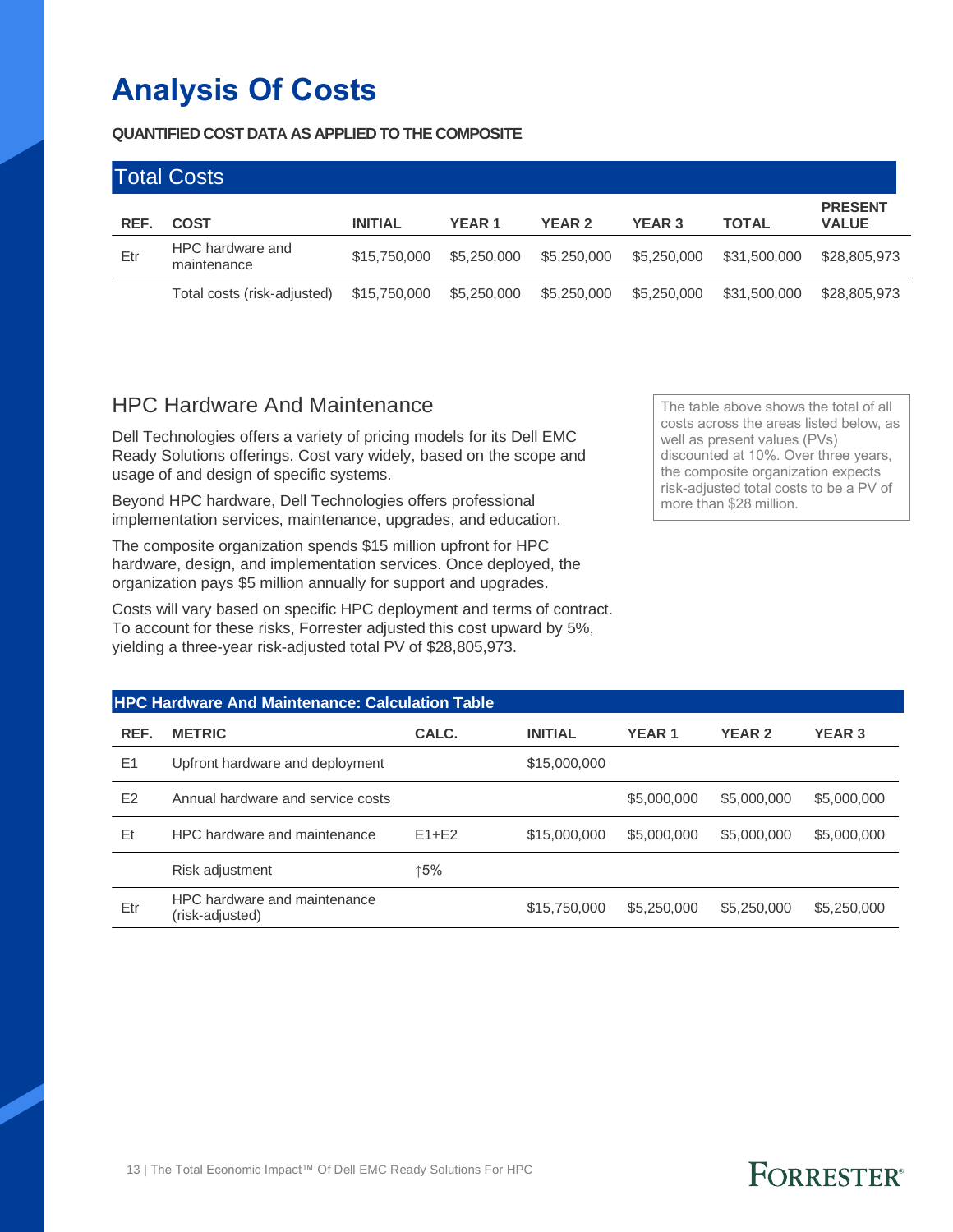# **Financial Summary**

### **CONSOLIDATED THREE-YEAR RISK-ADJUSTED METRICS**



The financial results calculated in the Benefits and Costs sections can be used to determine the ROI, NPV, and payback period for the composite organization's investment. Forrester assumes a yearly discount rate of 10% for this analysis.

These risk-adjusted ROI, NPV, and payback period values are determined by applying risk-adjustment factors to the unadjusted results in each Benefit and Cost section.

### **Cash Flow Table (Risk-Adjusted)**

|                       | <b>INITIAL</b> | YEAR 1        | YEAR 2        | YEAR 3        | <b>TOTAL</b>   | <b>PRESENT</b><br><b>VALUE</b> |  |
|-----------------------|----------------|---------------|---------------|---------------|----------------|--------------------------------|--|
| <b>Total costs</b>    | (\$15,750,000) | (\$5,250,000) | (\$5,250,000) | (\$5,250,000) | (\$31,500,000) | (\$28,805,973)                 |  |
| <b>Total benefits</b> | \$0            | \$23,210,000  | \$24,516,250  | \$25,822,500  | \$73,548,750   | \$60,762,191                   |  |
| Net benefits          | (\$15,750,000) | \$17,960,000  | \$19,266,250  | \$20,572,500  | \$42,048,750   | \$31,956,218                   |  |
| <b>ROI</b>            |                |               |               |               |                | 111%                           |  |
| Payback period        |                |               |               |               |                | 11.0 months                    |  |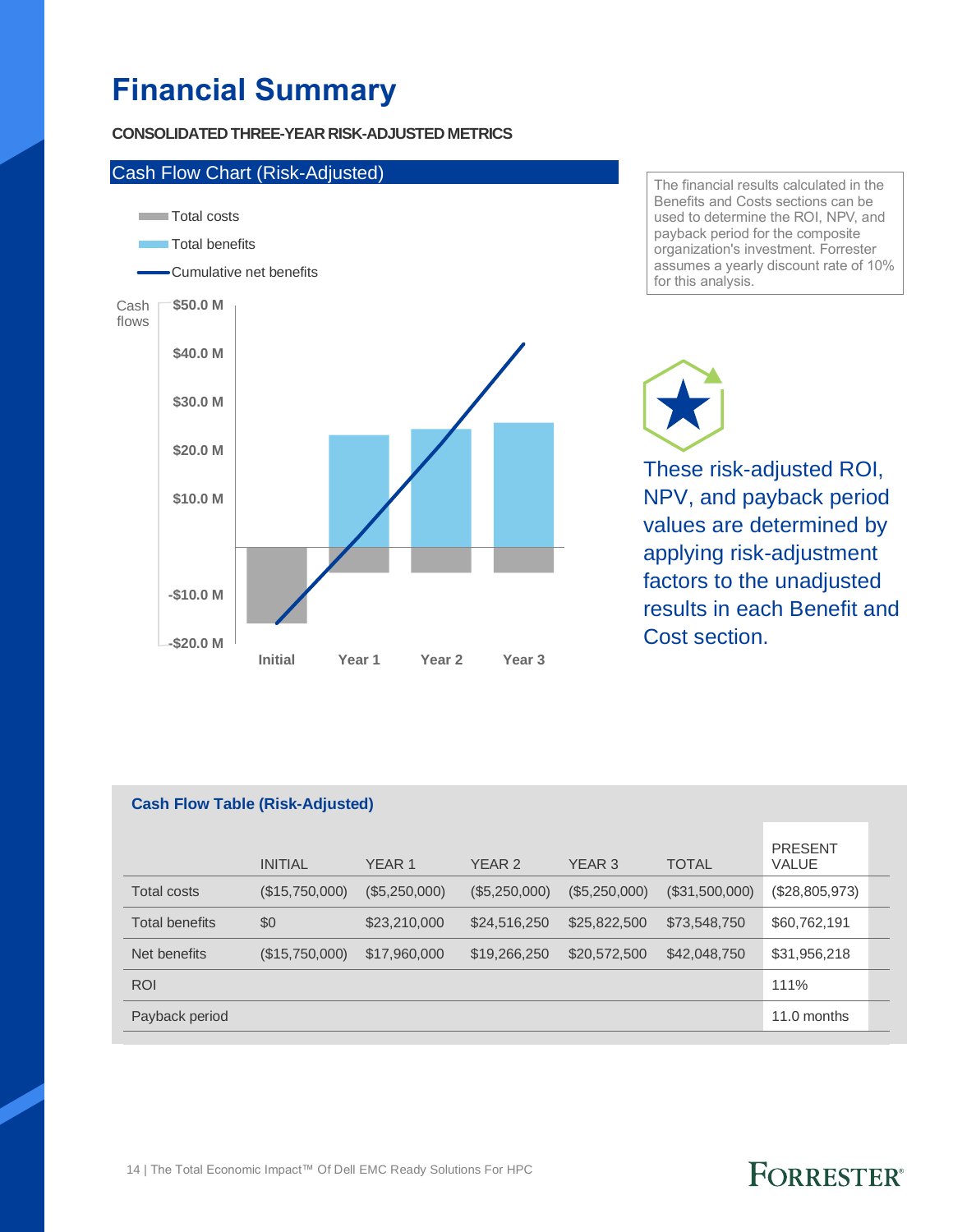# **Dell EMC Ready Solutions For HPC: Overview**

The following information is provided by Dell Technologies. Forrester has not validated any claims and does not endorse Dell or its offerings.

Description of the Vendor's product and features. Table or chart inclusion optional as needed.

Dell Technologies understands that designing an optimized solution starts with the target workload and use case. So, we take the time to understand your business goals and your environment. We then take a solutionlevel approach to your HPC project that results in an optimal solution of workstations, servers, networking, storage, and software, rounded out with the services and support you need to succeed.

Dell EMC Ready Solutions for HPC, AI, and Data Analytics are optimized rack-level systems with servers, software, networking, storage, and services designed to let you "just add data." These scalable architectures are built with best-in-class solution stacks to deliver speed, confidence, and savings.

- Dell EMC Ready Solutions for HPC are scalable systems tested and tuned for specific vertical-market applications such as life sciences, digital manufacturing, and research.
- Dell EMC Ready Solutions for AI help make AI simpler with designs enabling you to get faster, deeper insights delivered with proven AI expertise.
- Dell EMC Ready Solutions for Data Analytics speed time-to-insight with architectures, integrated systems, and services optimized for big data analytics.
- Dell EMC Ready Solutions for HPC Storage make it easier to unlock the value of your data with scalable systems for NFS, Lustre, PixStor, and/or BeeGFS storage.

From design and implementation to support and systems management, Dell Technologies offers a comprehensive services portfolio for data analytics, HPC, and AI, including on-premises and managed systems, as well as those in the cloud. Dell Technologies partners with you every step of the way, linking people, processes, and technology to accelerate innovation and enable optimal business outcomes.







**for HPC**

**Ready Solutions Life Sciences Ready Solutions for HPC Research**



Dell EMC

Dell EMC **Ready Solutions Ready Solutions for HPC NFS Storage for HPC Lustre Storage**



Dell EMC





**Ready Solutions Ready Solutions for HPC PixStor for HPC BeeGFS Storage** Dell EMC **Storage**

Access the worldwide [Customer Solution Centers](http://www.dell.com/csc) (remote access available) where world-class IT experts collaborate with you to share best practices, facilitate in‑depth discussions of effective business strategies, and help your business become more successful and competitive. Dell Technologies Customer Solution Centers help reduce the risks associated with new technology investments and can help improve speed and ease of implementation.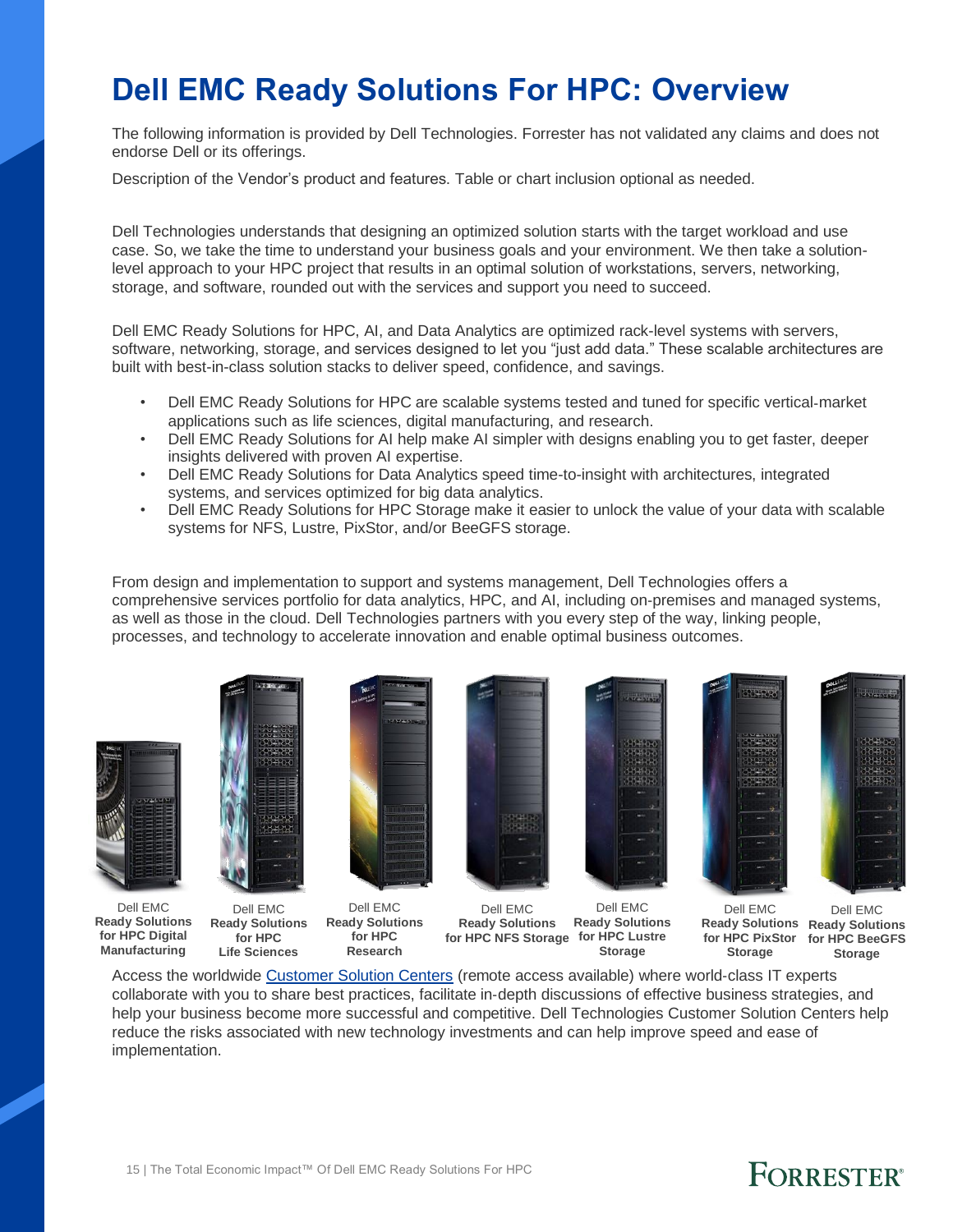Intel collaborates with Dell Technologies to democratize, optimize, and advance HPC. Dell Technologies and Intel create HPC and AI solutions with Intel® inside. Solutions include Intel® Scalable Processors, Optane® Memory, SSDs, FPGAs, and software optimizations.

### **INTEL HPC PRODUCTS AND TECHNOLOGY**



Intel<sup>®</sup> Xeon<sup>®</sup> Scalable Processors The actionable insight, count on hardware-based<br>security, and deploy dynamic service delivery with<br>Intel® Xeon® Scalable processors. Get more info >



Intel<sup>®</sup> Deep Learning Boost (Intel® **DL** Boost)

Intel® Xeon® Scalable processors take embedded AI<br>performance to the next level with Intel® Deep<br>Learning Boost (Intel® DL Boost). Learn more



Intel<sup>®</sup> Optane<sup>™</sup> Technology We're enabling solutions that unleash CPU<br>utilization, reduce bottlenecks, and deliver<br>unprecedented insights from large datasets. Learn more



Intel® Omni-Path Architecture (Intel<sup>®</sup> OPA) Intel® Omni-Path Architecture (Intel® OPA) lowers<br>system TCO while providing reliability, high<br>performance, and extreme scalability. See more



**Data Center Storage Solutions** With the explosion of data, modernizing storage is critical to IT transformation. Advances in technology allow for more efficient storage, access, systems-on-chip.<br>and transfer of data. Learn more



Intel<sup>®</sup> FPGAs From the IoT to the data center, Intel® FPGA solutions deliver the speed and capacity of full Learn more



Intel<sup>®</sup> Ethernet Network Adapter Intel® Ethernet Network Adapters, Controllers, and<br>Accessories deliver services efficiently and cost-<br>effectively in the data center. Learn more



**HPC Software and Tools** Modernize your code for today's and tomorrow<br>hardware using advanced tools that help build,<br>debug, and tune your applications. Learn how »

Dell Technologies has built a nexus of collaboration in the industry at the Dell Technologies [HPC and](http://delltechnologies.com/innovationlab) AI [Innovation Lab](http://delltechnologies.com/innovationlab) in Austin, Texas. The 13,000-square-foot data center houses thousands of servers, a TOP500 cluster, and a wide range of storage and network systems. The Zenith cluster is the result of a partnership between Dell and Intel®. On the TOP500 list of fastest supercomputers in the world, teams use it for benchmarking, workload evaluations, and a wide range of artificial intelligence, high performance data analytics, and high-performance computing projects.

Zenith includes Intel Xeon® Scalable Processors, Omni‑Path fabric architecture, data center storage solutions, FPGAs, adapters, software, and tools. Projects underway include image classification to identify disease in X‑rays, MRI scan matching to thoughts and actions and building faster neural networks to drive recommendation engines.

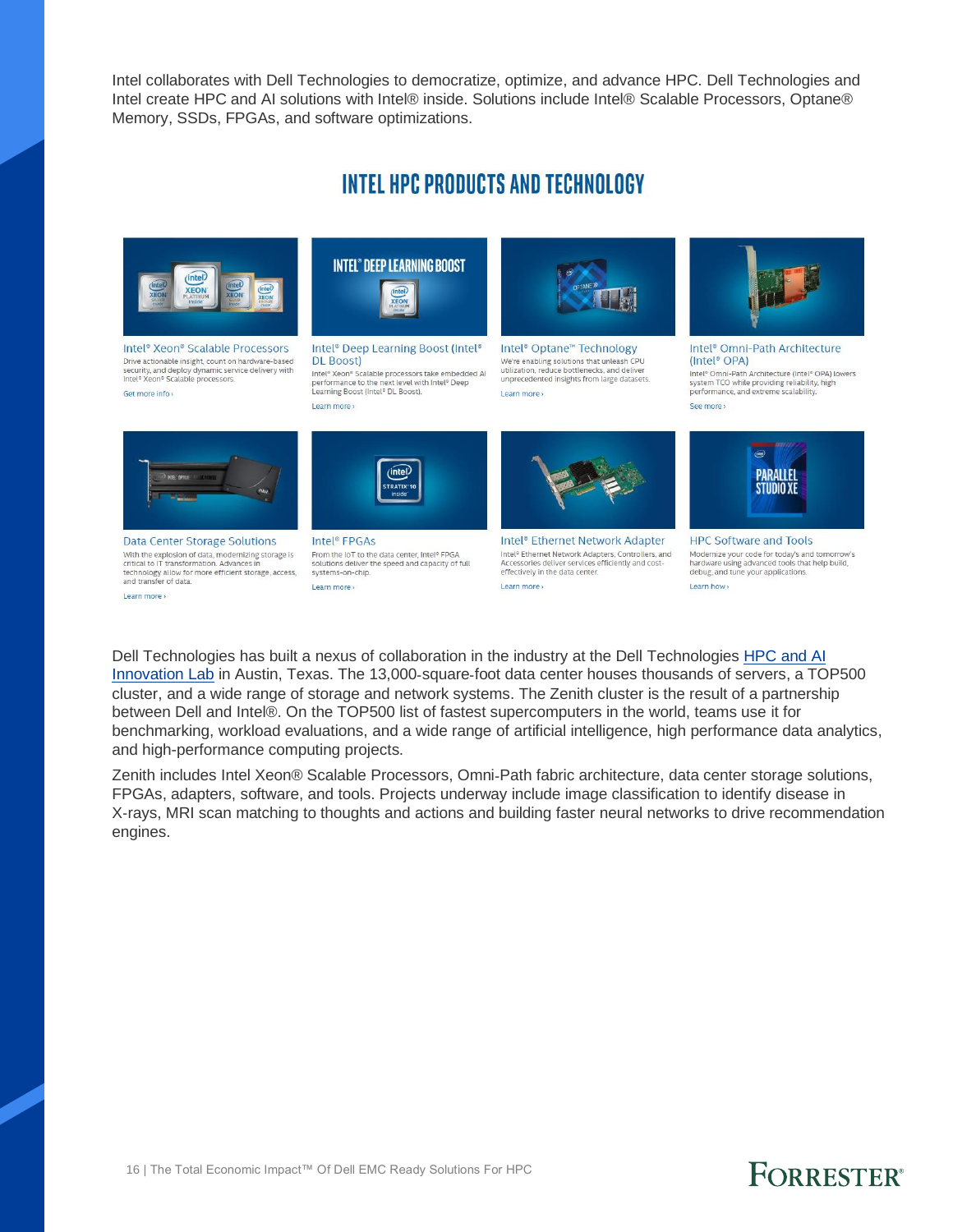# **Appendix A: Total Economic Impact**

Total Economic Impact is a methodology developed by Forrester Research that enhances a company's technology decision-making processes and assists vendors in communicating the value proposition of their products and services to clients. The TEI methodology helps companies demonstrate, justify, and realize the tangible value of IT initiatives to both senior management and other key business stakeholders.

### Total Economic Impact Approach



**Benefits** represent the value delivered to the business by the product. The TEI methodology places equal weight on the measure of benefits and the measure of costs, allowing for a full examination of the effect of the technology on the entire organization.



**Costs** consider all expenses necessary to deliver the proposed value, or benefits, of the product. The cost category within TEI captures incremental costs over the existing environment for ongoing costs associated with the solution.



**Flexibility** represents the strategic value that can be obtained for some future additional investment building on top of the initial investment already made. Having the ability to capture that benefit has a PV that can be estimated.



**Risks** measure the uncertainty of benefit and cost estimates given: 1) the likelihood that estimates will meet original projections and 2) the likelihood that estimates will be tracked over time. TEI risk factors are based on "triangular distribution."

The initial investment column contains costs incurred at "time 0" or at the beginning of Year 1 that are not discounted. All other cash flows are discounted using the discount rate at the end of the year. PV calculations are calculated for each total cost and benefit estimate. NPV calculations in the summary tables are the sum of the initial investment and the discounted cash flows in each year. Sums and present value calculations of the Total Benefits, Total Costs, and Cash Flow tables may not exactly add up, as some rounding may occur.



The present or current value of (discounted) cost and benefit estimates given at an interest rate (the discount rate). The PV of costs and benefits feed into the total NPV of cash flows.



The present or current value of (discounted) future net cash flows given an interest rate (the discount rate). A positive project NPV normally indicates that the investment should be made, unless other projects have higher NPVs.



### **Return on investment (ROI)**

A project's expected return in percentage terms. ROI is calculated by dividing net benefits (benefits less costs) by costs.





The interest rate used in cash flow analysis to take into account the time value of money. Organizations typically use discount rates between 8% and 16%.



The breakeven point for an investment. This is the point in time at which net benefits (benefits minus costs) equal initial investment or cost.